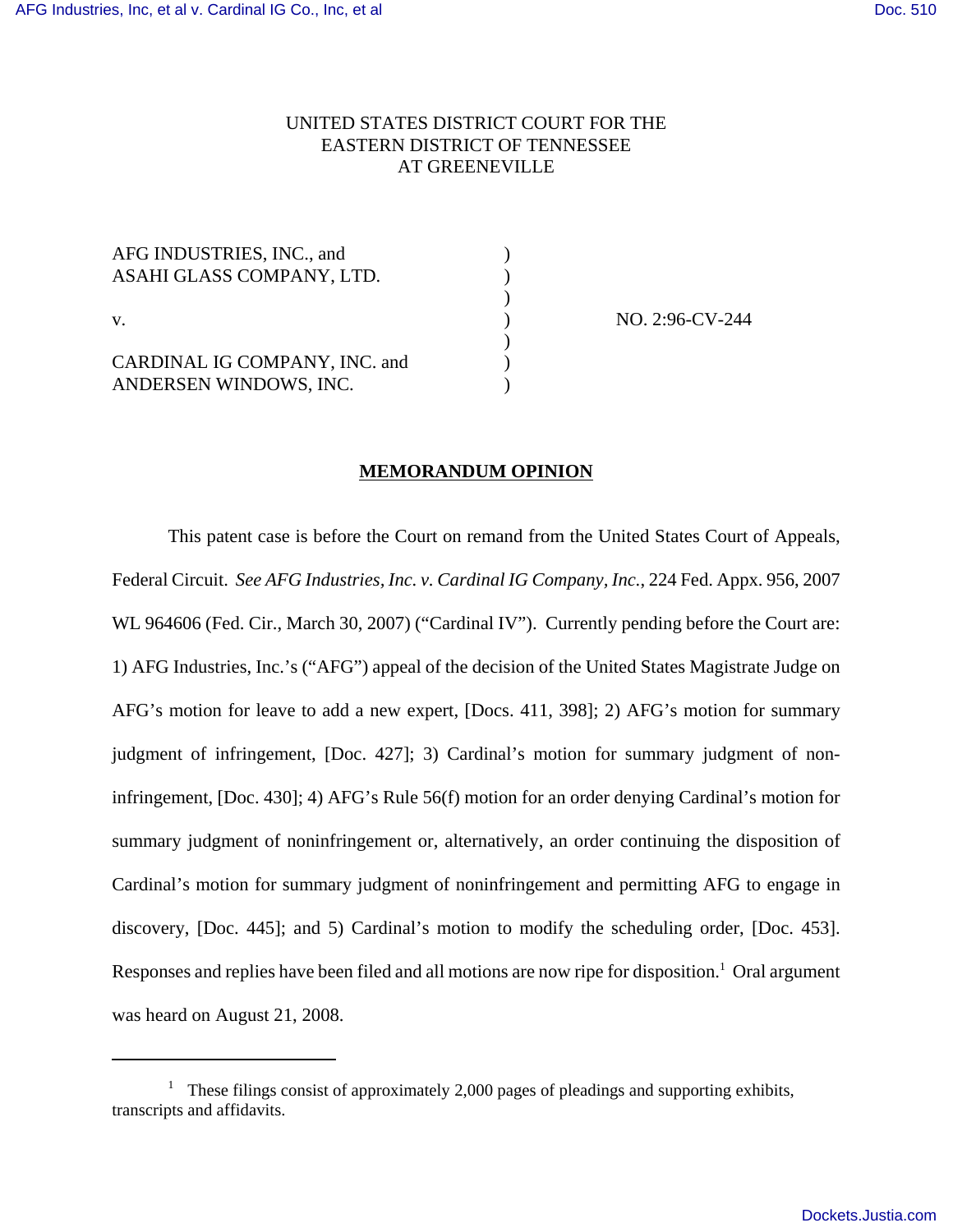At oral argument, AFG announced that its Rule 56(f) motion had been rendered moot by the completion of certain depositions and that its appeal of the Magistrate Judge's decision was moot if the Court grants either of the competing motions for summary judgment. Cardinal's motion to modify the scheduling order was orally granted at the hearing and all existing deadlines, the final pretrial conference and the scheduled trial were all cancelled<sup>2</sup> until this Court could rule on the motions for summary judgment.

For the reasons which follow, Cardinal's motion for summary judgment will be GRANTED, AFG's motion for summary judgment will be DENIED, AFG's motion for leave to add a new expert will be DENIED as MOOT, AFG's Rule 56(f) motion will be DENIED as MOOT, and this case will be DISMISSED WITH PREJUDICE.

## **I. PROCEDURAL BACKGROUND**

This case, which has a lengthy, protracted and somewhat tortured history, is before the Court on its fourth remand from the Federal Circuit. A somewhat detailed review of the procedural background of the case is necessary, however, to the resolution of the motions before the Court. It is hoped, though without confidence, that this Court's resolution of the pending motions for summary judgment will bring to an end the tormented and costly existence of this litigation, although, in view of the significant disagreement between the parties over the scope of the Federal Circuit's mandate, at least one more trip to the Federal Circuit is likely assured.<sup>3</sup>

<sup>&</sup>lt;sup>2</sup> The Court also orally informed the parties that the Magistrate Judge had been directed to delay acting on any of the numerous pending motions *in limine* until this Court ruled on the competing motions for summary judgment.

 $3$  This Court, too, must admit a certain degree of frustration at trying to bring this matter to conclusion. The case predates the undersigned's tenure on the bench by nearly three quarters of a decade;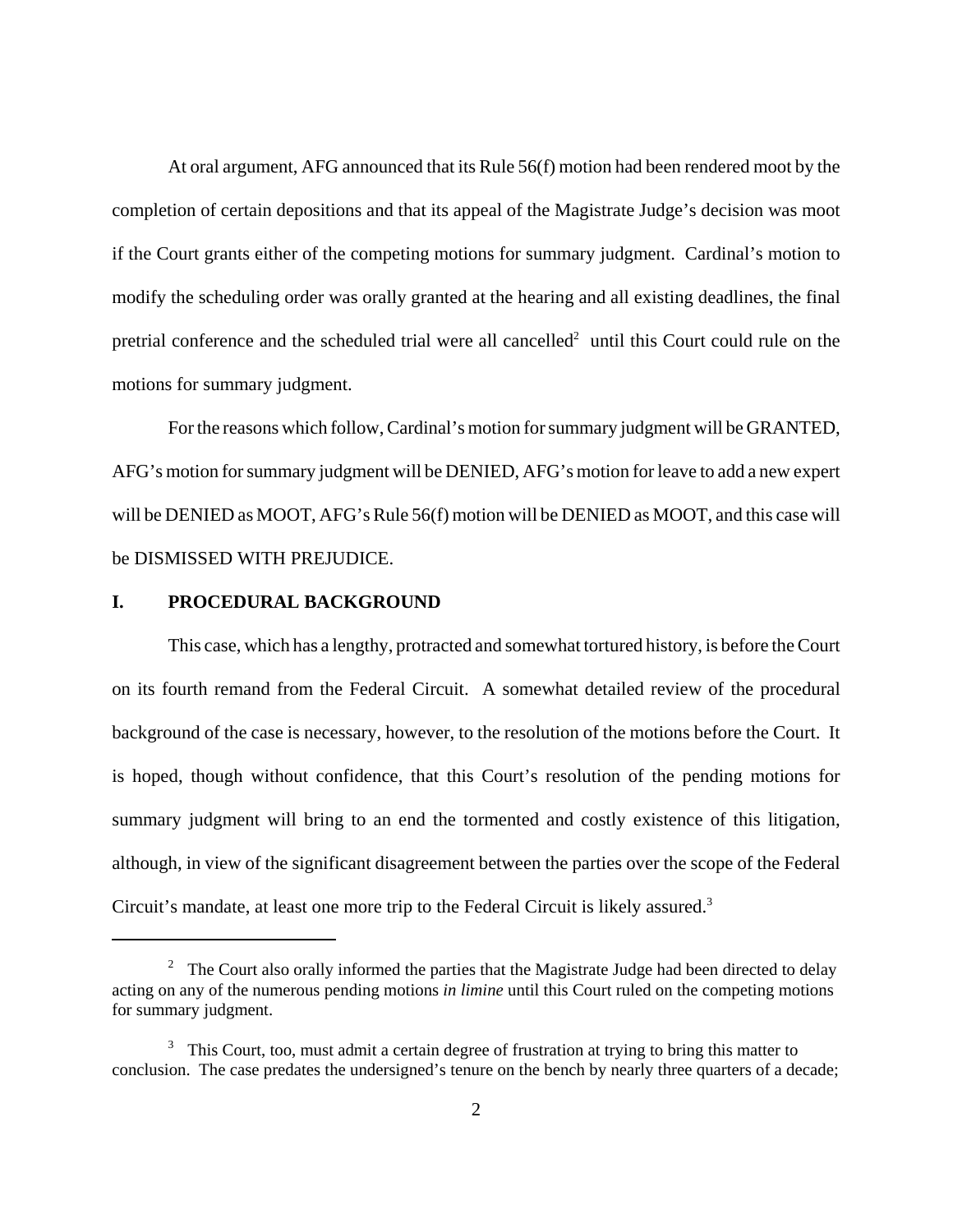The complaint in this case was filed on May 23, 1996, and assigned to United States District Judge Thomas G. Hull. AFG and Cardinal are competing manufacturers of windows with "lowemissivity" coatings, consisting of thin, alternating layers of metals coated onto a pane of glass. AFG holds patent No. 4, 859, 532 (the '532 patent), which is directed to a coating having multiple thin layers of silver, interspersed by layers of metal oxides, such as zinc oxide. Cardinal's lowemissivity coatings contain layers of zinc oxide and silver, although in some of Cardinal's products, multiple deposits of zinc oxide are applied sequentially on top of each other, with no intervening layers of silver. AFG claims that Cardinal's products infringe its '532 patent.

Judge Hull held a Markman hearing<sup>4</sup> on January 13-14, 1998, to construe disputed terms of the '532 patent. On April 7, 1998, the Court granted Cardinal's motion for summary judgment of non-infringement and AFG appealed. Finding that a precise and correct definition of "layer" was needed, the Federal Circuit held that the district court's definition of "layer" was incorrect, vacated the judgment of non-infringement and remanded the case for a correct definition of layer and other disputed terms. *See AFG Industries, Inc. v. Cardinal IG Company, Inc.*, 178 F.3d 1312 (Fed. Cir. 1999) ("Cardinal I").

yet, an incredible amount of this Court's time has been spent over the last five years attempting to hit what has seemed to be a moving target. More than 500 entries have now been made on the case's docket sheet, thousands upon thousands of pages of pleadings, briefs, exhibits, and transcripts have been filed for the Court's review, hundreds of thousands of dollars have likely been spent, and untold resources, both public and private, have been wasted. And, while this Court must shoulder the lion's share of the blame, a review of the Federal Circuit's opinions in this case suggests that the Federal Circuit, too, has some responsibility for the protracted litigation in this case. The Federal Circuit's opinions, two by divided panels, have avoided a final decision, have sometimes lacked clarity and appear, to some extent, to be contradictory of each other.

<sup>4</sup> *See Markman v. Westview Instruments, Inc.*, 517 U.S. 370 (1996).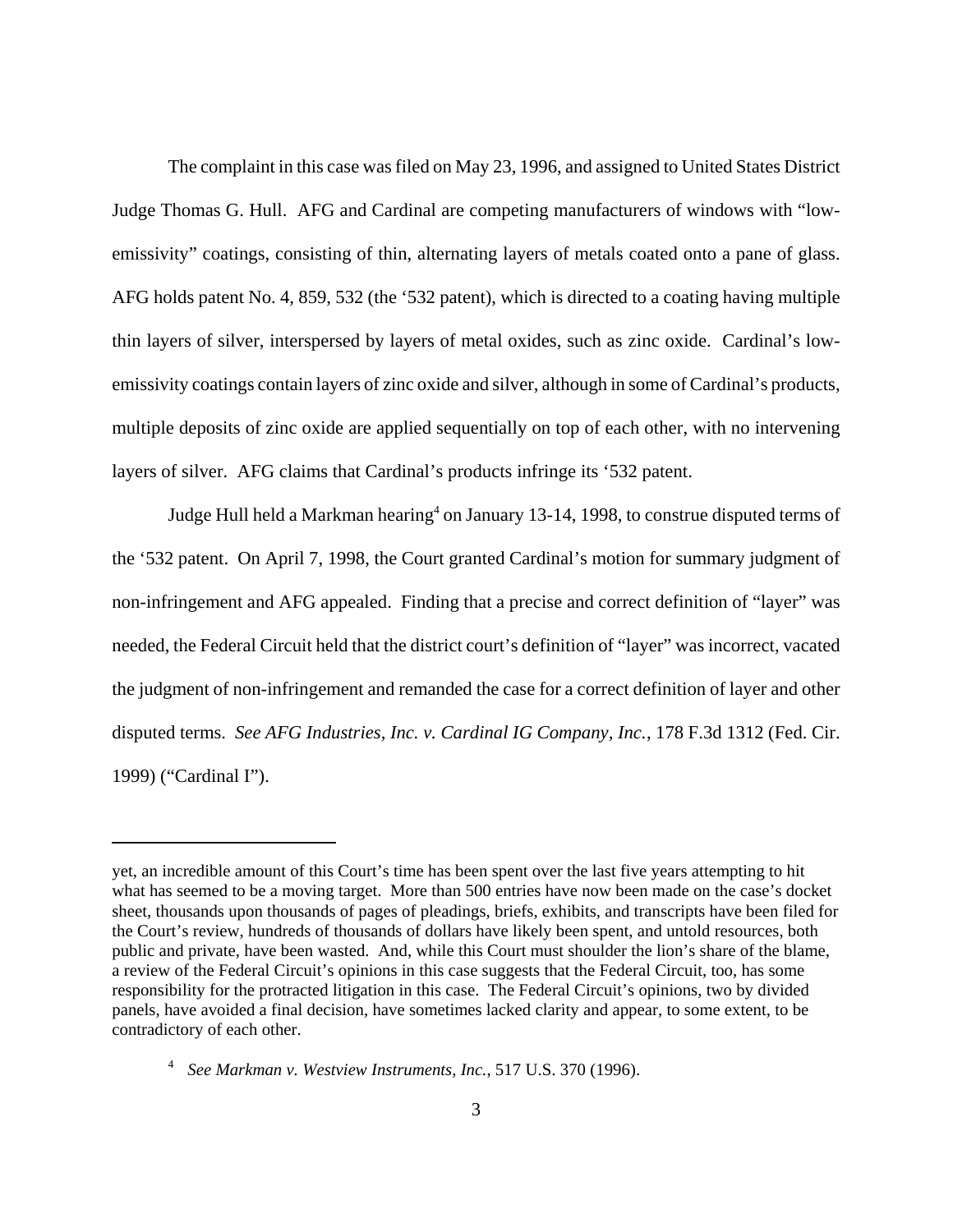On remand, the parties submitted further briefings on claim construction and Judge Hull issued a memorandum opinion on February 25, 2000, construing the terms "layer" and "interlayer" and once again granted Cardinal's motion for summary judgment of non-infringement. AFG appealed a second time. Finding "that the district court erred by adopting a construction of the terms 'layer' and 'interlayer' that contradicts the manner in which these terms are used in the patent specification," the Federal Circuit again vacated the judgment of non-infringement and remanded the case. *AFG Industries, Inc. v. Cardinal IG Company, Inc.* 239 F.3d 1239 (Fed. Cir. 2001). ("Cardinal II") In *Cardinal II*, the Federal Circuit revised the claim construction and defined certain terms but nevertheless found the "underlying findings of the trial court and the factual record" insufficiently clear to resolve the issue of infringement. *Id.*

On remand for the second time, Judge Hull reevaluated the matter in light of the Federal Circuit's claim construction and once again granted Cardinal's motion for summary judgment of non-infringement, finding, based on the Federal Circuit's construction of the term "layer", that because the accused products contain multiple, sequentially deposited layers of zinc oxide, Cardinal could not infringe. At the same time, Judge Hull denied Cardinal's motion for summary judgment of invalidity, finding the '532 patent to be valid<sup>5</sup>. Hence, the case was on its way to the Federal Circuit for a third time.

Finding that the district court had determined that a "layer" was defined further by its method of formation, the Federal Circuit once again vacated the judgment of non-infringement and remanded the case for a third time. *AFG Industries, Inc. v. Cardinal IG Company, Inc.* 375 F.3d

<sup>&</sup>lt;sup>5</sup> In *Cardinal II*, the Federal Circuit had noted that Cardinal had moved for summary judgment of invalidity in light of the prior art, but that the district court had not addressed the motion. The district court was specifically directed to resolve the motion on remand. Cardinal did not appeal Judge Hull's decision on validity.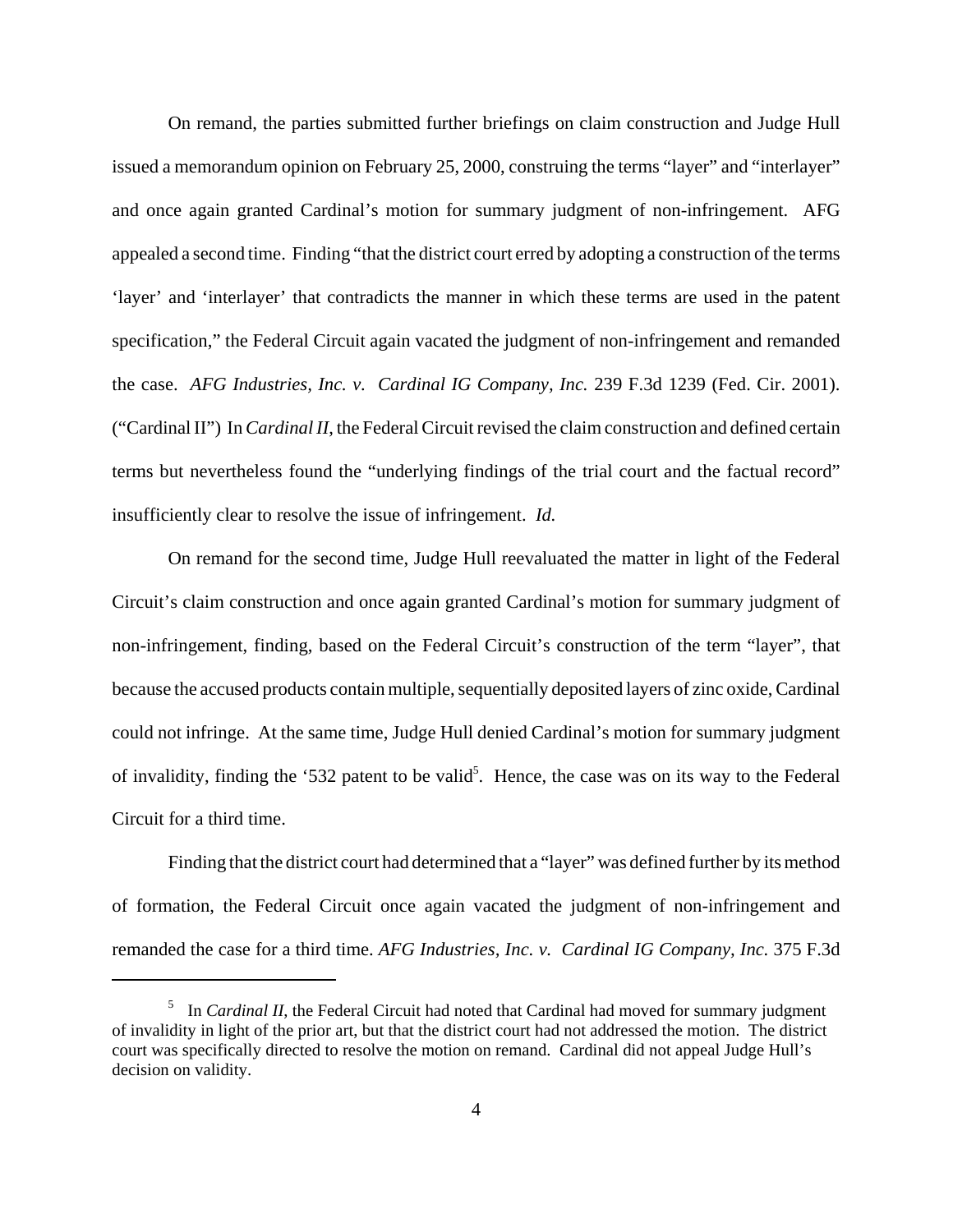1367 (Fed. Cir. 2004) ("Cardinal III"). The Federal Circuit held that "the determination of whether a particular structure is a 'layer' within the meaning of the claim is not affected by the method of creation of that structure," and remanded the case "[b]ecause the trial court considered the method of creating the layer dispositive . . ." *Id.* at 1373. The Federal Circuit characterized the "basic inquiry" as "whether the thickness of titanium dioxide-regardless of whether it is 20 or 40A-in Cardinal's LoE² products affect the optical properties of the coatings." *Id.* at 1374.

After the third remand, the case was reassigned to the undersigned district judge.<sup>6</sup> On January 3, 2005, Cardinal filed a renewed motion for summary judgment of invalidity, [Doc. 193]. After the motion was fully briefed, this Court denied the motion, holding that, because of Cardinal's failure to appeal Judge Hull's ruling in regard to invalidity, that ruling became the law of the case and Cardinal could not assert invalidity based on the prior art (the Goodman Patent), [Doc. 226]. After considerable pre-trial litigation, the case proceeded to a jury trial on July 25, 2005. On July 29, 2005, at the conclusion of all proof, the Court granted plaintiff's oral motion for judgment as a matter of law and the case was submitted to the jury on the issue of damages only. The jury determined a royalty rate of \$2.81 and judgment in favor of AFG was entered on August 9, 2005. Notice of appeal was filed by Cardinal on September 6, 2005, [Doc. 364], and the case was on its well traveled path back to the Federal Circuit.

On March 30, 2007, the Federal Circuit affirmed the judgment of infringement as to any Cardinal "products whose central zinc oxide core is produced by a single sputter deposit" but reversed "as to products that were produced from at least two sputtering deposits for the zinc oxide

<sup>6</sup> United States District Judge Thomas G. Hull had taken Senior Status while *Cardinal III* was on appeal.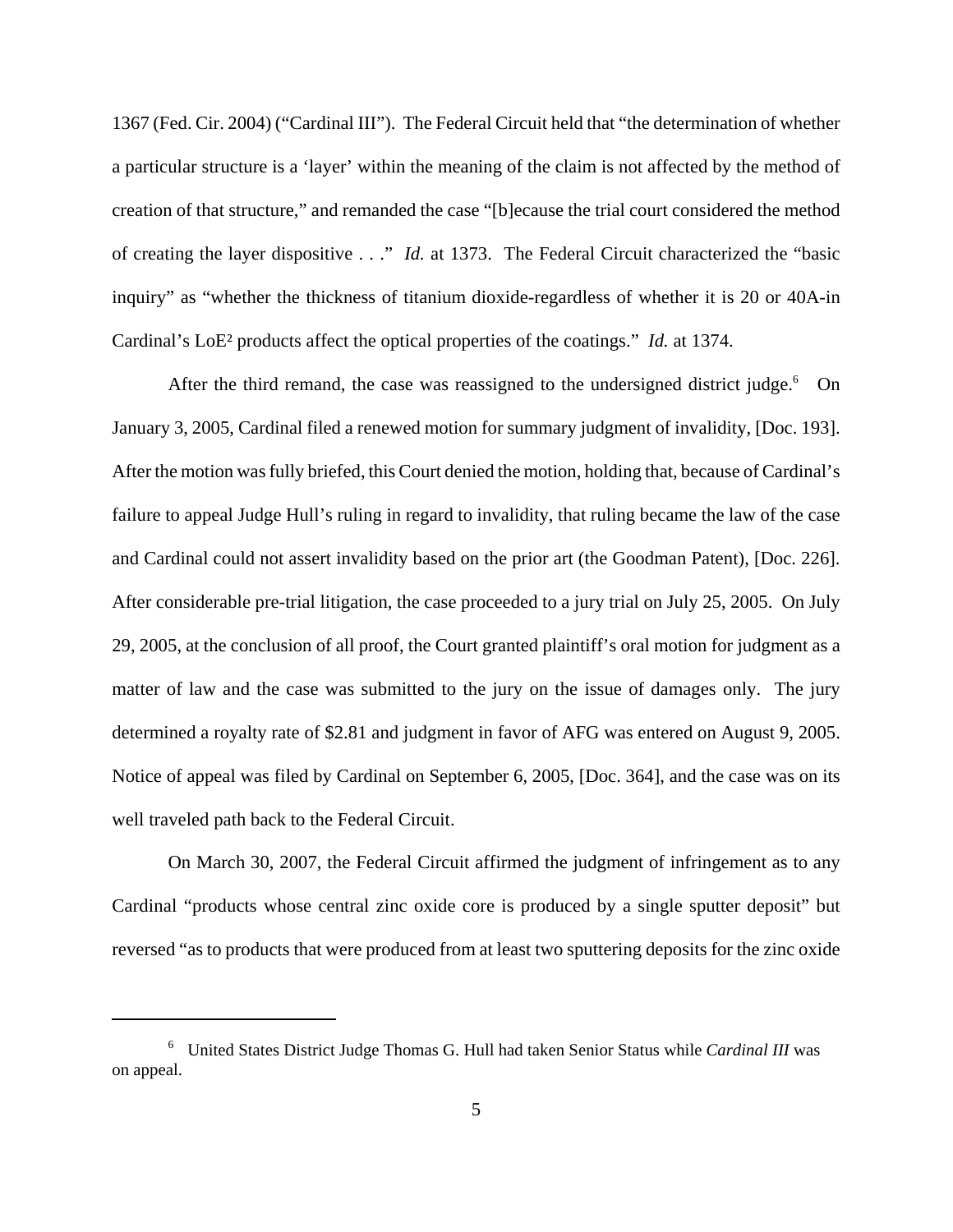central core," and remanded the case "for finding of the relevant facts," *see Cardinal IV* at 957, 959, 2007 WL 964606 \*\*1, \*\*3; thus, the competing motions referenced above.

Because the parties disagree about the proper interpretation of the Federal Circuit's prior decisions and the scope of the remand in *Cardinal IV*, a more detailed discussion of the patent, the Cardinal products at issue and the relevant prior decisions is needed.

### **A. The '532 Patent**

In the late 1980's, Takuji Oyama, a scientist employed by Asahi Glass Company, Ltd. ("Asahi"), was named an inventor in a patent application which eventually matured into the '532 patent. The '532 patent claims a glass window with a coating to reflect infrared light with the coating having multiple thin layers of silver, interspersed by layers of metal oxides, such as zinc oxide. By alternating layers of silver with layers of metal oxides, Oyama disclosed that the silver would become increasingly reflective of radiant heat without sacrificing its transparency to visible light. Oyama also recited that "interlayers" could be laid between the silver and metal oxide layers. These interlayers, which are sufficiently thin to avoid substantially changing the optical properties of the silver and metal oxide layers, serve the purpose of rendering the layers more durable and increasing their adhesivity.

The sole claim of the '532 patent reads:

1. A transparent laminated product comprising a transparent substrate and a 5-layered transparent coating composed of a first ZnO layer formed on the substrate, a second AG layer formed on the first layer, a third ZnO layer formed on the second layer, a fourth Ag layer formed on the third layer and a fifth ZnO layer formed on the fourth layer, and having a visible ray transmission of at least 60%, wherein the thickness of each Ag layer is from 60 to 250.

'532 Patent, Col. 10, ll. 59-67. AFG and Asahi are joint owners by assignment of the '532 patent.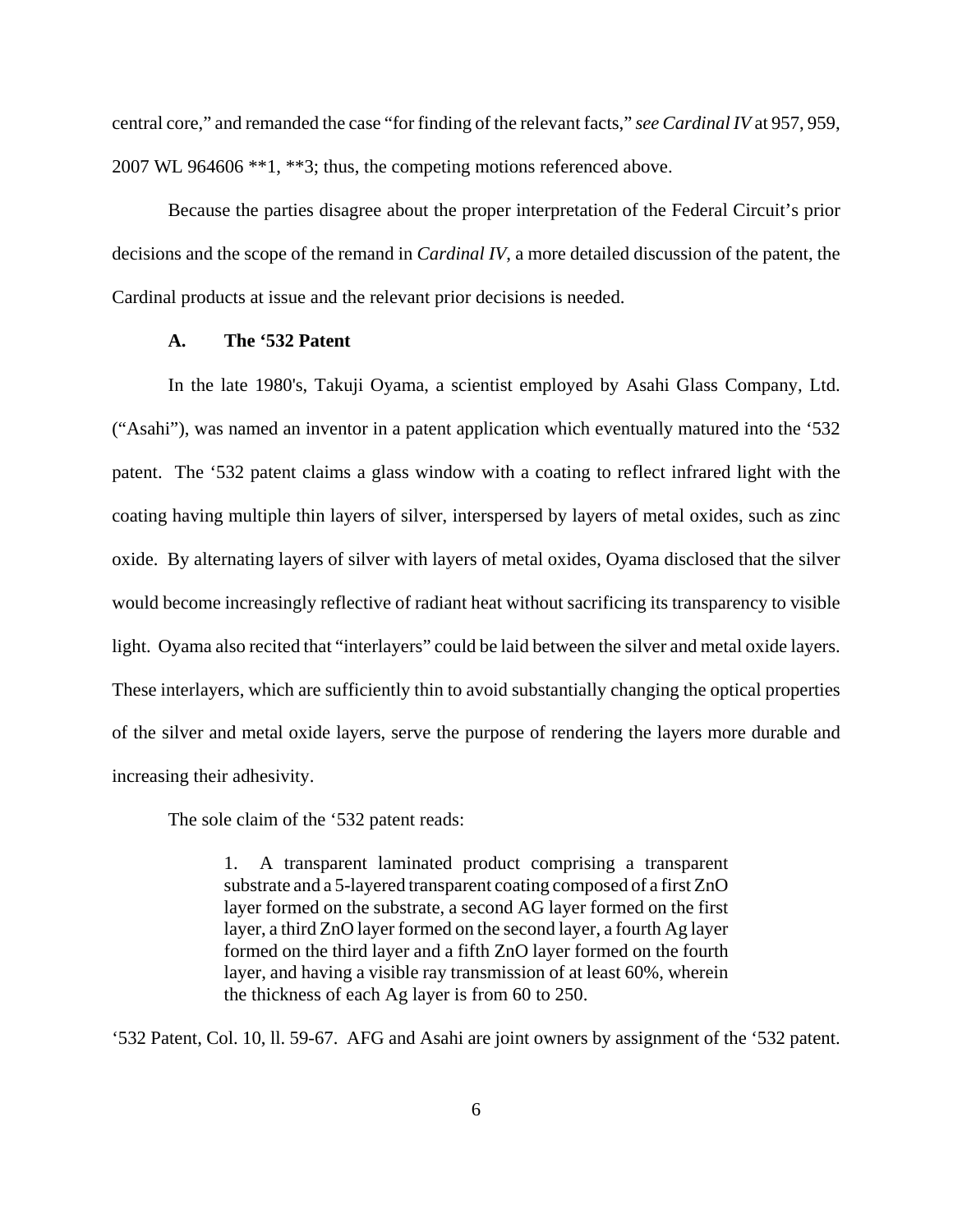### **B. Cardinal's Products**

The Federal Circuit has described the accused Cardinal products in both *Cardinal II* and *Cardinal III*. Because the language differs somewhat, the Court will set out the full description of the Cardinal products from both decisions. In *Cardinal II*, the Federal Circuit described Cardinal's accused products as follows:

> Cardinal's low-emissivity coatings contain layers of zinc oxide and silver, although in some of Cardinal's products, multiple deposits of zinc oxide are applied sequentially on top of each other, with no intervening layers of silver. Some of the layers in Cardinal's products, moreover, are separated by thin deposits of titanium dioxide, referred to by Cardinal as "barrier" layers. And, some of Cardinal's accused products have an "overcoat" or "topcoat" of a thin deposit of silicon nitride or zinc oxide on top of the other layers of the coating.

> Cardinal applies its barrier layers in the following manner. After first depositing a layer of zinc oxide, Cardinal "sputters" a layer of silver onto the zinc oxide in a nonreactive argon atmosphere. Cardinal thereafter applies a relativity thin deposit of titanium metal on top of the silver, again in a nonreactive argon atmosphere. Zinc oxide is then deposited on the titanium layer in a reactive atmosphere containing oxygen. This causes the titanium to oxidize, forming titanium dioxide. Were the titanium not present, the silver layer would be exposed to the reactive atmosphere and would itself be oxidized, rendering the silver black and the product unacceptable for sale. Elemental analyses of the different regions of Cardinal's accused coatings indicate that silver and zinc oxide molecules can become incorporated into the relatively thin titanium dioxide barriers.

*Cardinal II* at 1243.

Cardinal's products are described as follows in *Cardinal III*:

Cardinal markets low-emissivity glass that are known as LoE² products. To produce its LoE² products, Cardinal uses magnatron sputter deposition. This sputter deposition method moves a glass sheet through coat zones. In each coat zone, the method deposits a thickness of material on the glass. The deposited material may be, for example, silver $(Ag)$  in one zone and zinc $(Zn)$  in another.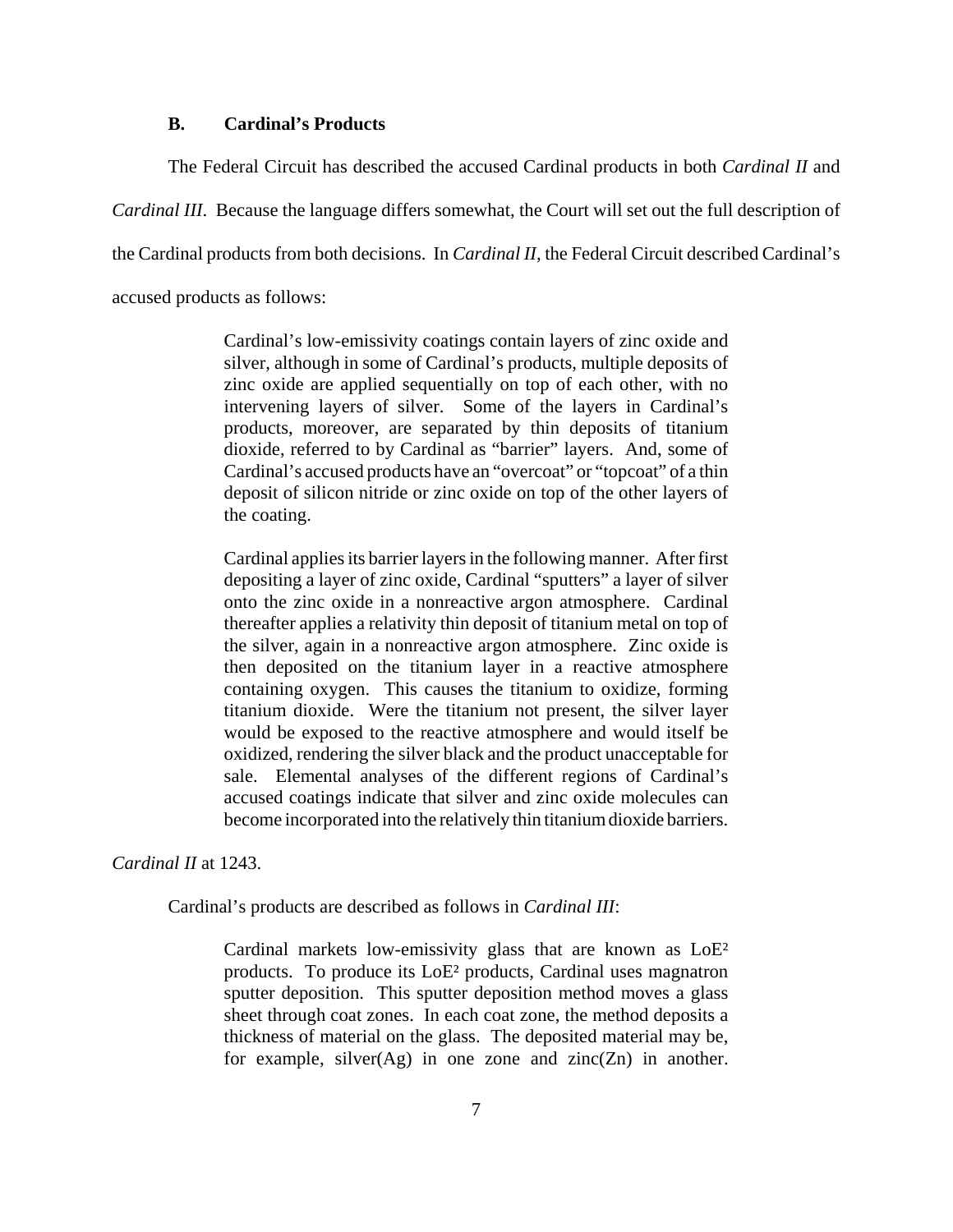Furthermore, this deposition method also permits the manufacturer to control the atmosphere in each zone to provide nonoxidized or oxidized deposition. Zinc deposited in an oxygenated atmosphere, for example, produces a layer of zinc oxide(ZnO). Although discussing the method of depositing layers of zinc oxide, this Court recognizes that the 532 claim is a product claim that covers this inventive glass structure however it is made or however it is used. *See Vangard Prods. Co. v. Parker Hannifin Corp.*, 234 F.3d 1370, 1372 (Fed. Cir. 2000) (explaining that "[t]he method of manufacture . . . does not of itself convert product claims into claims limited to a particular process").

# *Cardinal III* at 1370

### **C.** *Cardinal II*

As set forth above, the Federal Circuit initially remanded this case for the district court to define certain disputed terms of the '532 patent, including the term "layer." After the grant of summary judgment of non-infringement, a second appeal was taken to the Federal Circuit. The Federal Circuit held that "the district court erred by adopting a construction of the term "layer" and "interlayer" that contradicts the manner in which these terms are used in the patent specification, . . .", *Cardinal II*, 239 F.3d at 1241, vacated the grant of summary judgment and remanded for further proceedings.

The Federal Circuit discussed at some length the manufacturing process for the products at issue in the case and the relationship between the various metallic layers and interlayers or "barrier layers," which are "important in the process of producing low-emissivity coatings, but that in the final *product* (as is claimed in this case), . . . may be disregarded." *Id*. at 1245 (emphasis in original). The Federal Circuit identified as a "key issue" in the case how to distinguish between "layers" and "interlayers." *Id*. at 1247. Noting that "[i]t is undisputed that Cardinal's accused products contained deposits of titanium in addition to layers of silver and zinc oxide," the Federal Circuit found that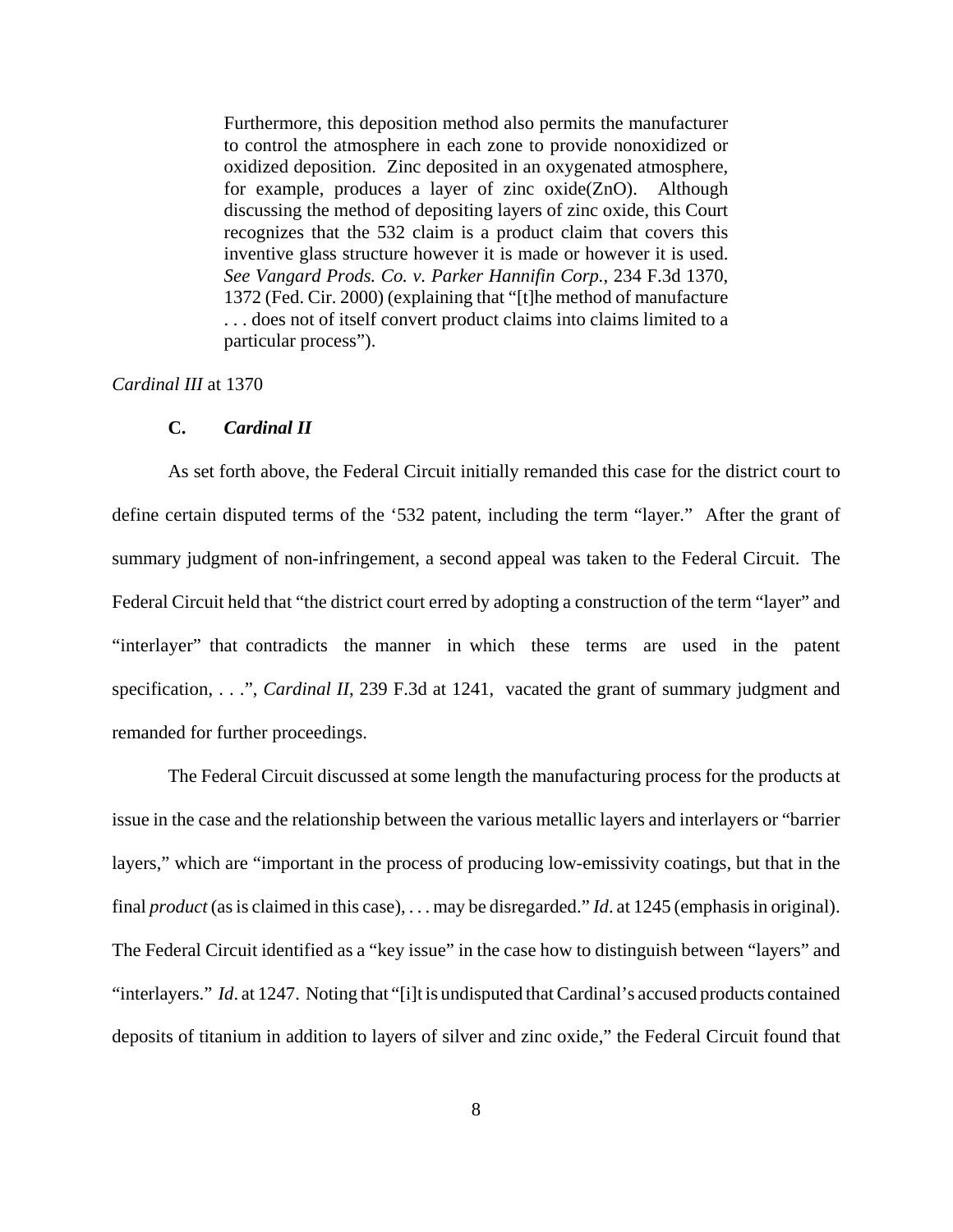"[d]etermining whether Cardinal's products infringe the patent requires ascertaining whether these titanium deposits constitute "interlayers," as would be covered by the patent claim, or additional "layers," which would not." *Id*. Finding that there is a substantial difference between "layers" and "interlayers" or "barrier layers," the Court held that a proper claim construction must distinguish between layers and interlayers, something the district court did not do.

The Federal Circuit then adopted the following definition of "layer": " [a] thickness of material of substantially uniform chemical composition, but excluding interlayers having a thickness not to substantially affect the optical properties of the coating." *Id*. at 1250. Thus, held the Federal Circuit, the distinction between layers and interlayers focuses on whether the material is of such thickness and composition as to substantially affect the optical properties-if it does, it is a layer; if it does not, it is an interlayer. Applying this standard, the Federal Circuit concluded that the record was unclear as to what constitutes an optically significant thickness of titanium. The Court also directed that on remand the district court should resolve Cardinal's motion for summary judgment of invalidity. *Id*. at 1252.

## **D. This Court's Ruling on Validity**

On August 13, 2001, after the second remand from the Federal Circuit, Cardinal filed a renewed motion for summary judgment of invalidity<sup>7</sup> on grounds that the Goodman patent discloses every limitation of the '532 patent and, therefore, anticipates the '532 patent.<sup>8</sup> [Doc. 148]. In *Cardinal II*, the Federal Circuit had defined the term "layer", used in claim1 of the '532 patent, as

<sup>&</sup>lt;sup>7</sup> The prior motion had been dismissed as moot on April 7, 1998, after the Court had granted Cardinal's motion for summary judgment of non-infringement.

 $8\text{ A patent is invalid for anticipation when the same device or method, having all the elements.}$ contained in the claim limitations, is described in a single prior art reference. *Richardson v. Suzuki Motor Co.*, 868 F.2d 1226, 1236 (Fed. Cir. 1989).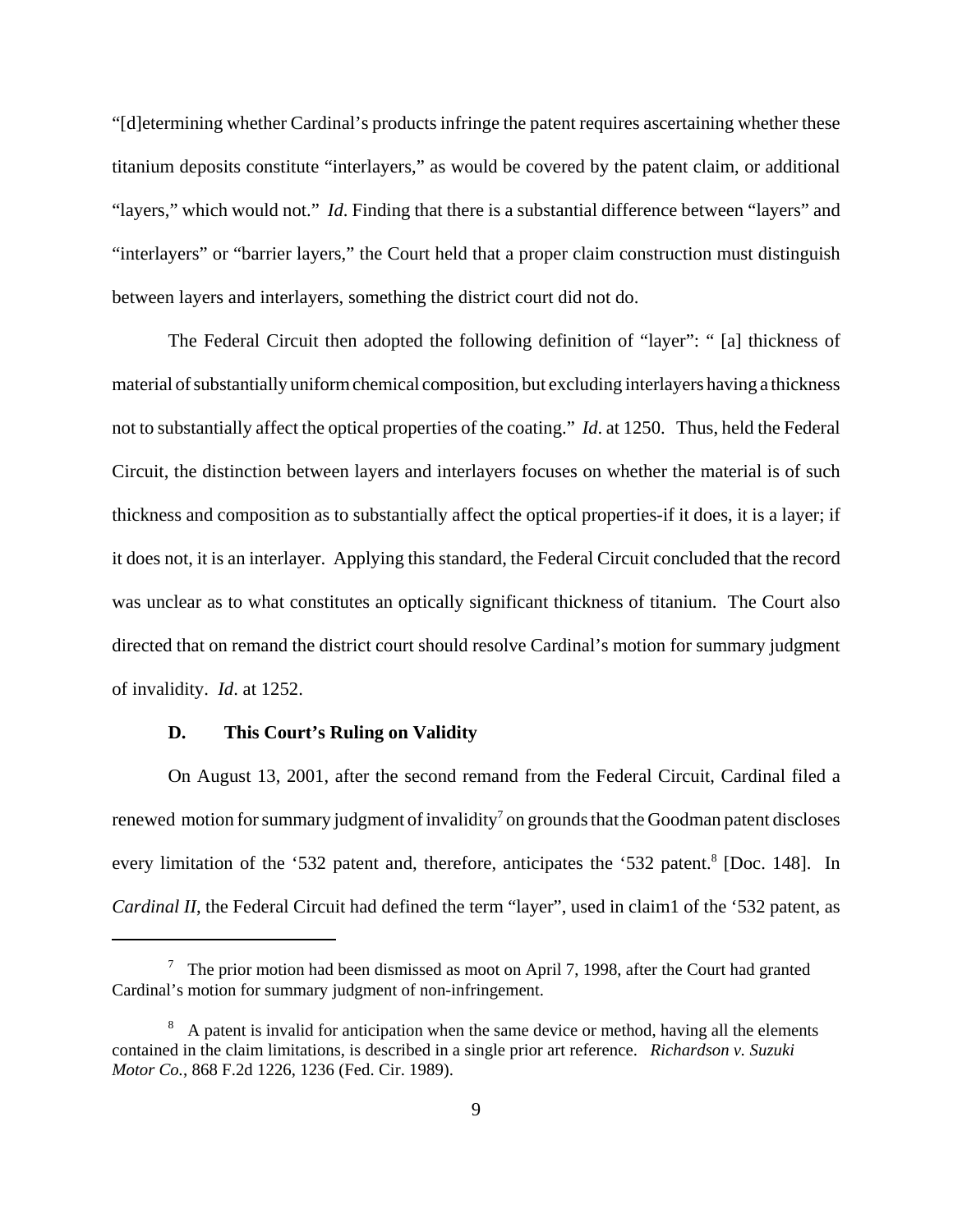"a thickness of material of substantially uniform chemical composition, but excluding interlayers having a thickness not to substantially affect the optical properties of the coating." *Id*. at 1250. Thus, applying that definition, the product described in claim 1 of the '532 patent is a transparent substrate, such as a glass substrate, and a laminated coating of five layers made of either zinc oxide or silver affixed in the following order: zinc oxide, silver, zinc oxide, silver, zinc oxide (ZnO/Ag/ZnO/Ag/ZnO). Each layer of silver must be between 60 and 250 angstroms thick. The innermost and outermost layers of zinc oxide have a thickness of 200 to 600 angstroms while the middle layer of zinc oxide has a thickness of from 400 to 1200 angstroms.

The Goodman patent (U.S. Patent No. 4,943, 484) is also directed to a glass substrate with a laminated coating. The technology disclosed in the Goodman patent was known as early as August, 1986, 15 months before the filing date of the '532 patent. Goodman's coating is also composed of layers of zinc oxide and silver affixed in the following order: zinc oxide, silver, zinc oxide, zinc oxide, silver, zinc oxide (ZnO/Ag/ZnO/ZnO/Ag/ZnO). The layers of silver are described as 25 to 50 angstroms thick and the layers of zinc oxide as 100 to 500 angstroms thick.

Cardinal asserted that the technology disclosed in the '532 patent is not new and was described completely in the Goodman patent. More specifically, Cardinal asserted that the center region of zinc oxide in the Goodman patent, described as a center double layer, is in reality the same as the '532 patent's center or third layer of zinc oxide. Since all the limitations of claim 1 the '532 patent are met by Goodman, Cardinal argued, Goodman anticipates the '523 patent and the '532 is invalid. The only difference, according to Cardinal, is semantics-the Goodman patent refers to its center region as two layers while the '532 patent refers to its center region as one layer.

Importantly, Cardinal also argued that the *process* by which the Goodman and '532 coatings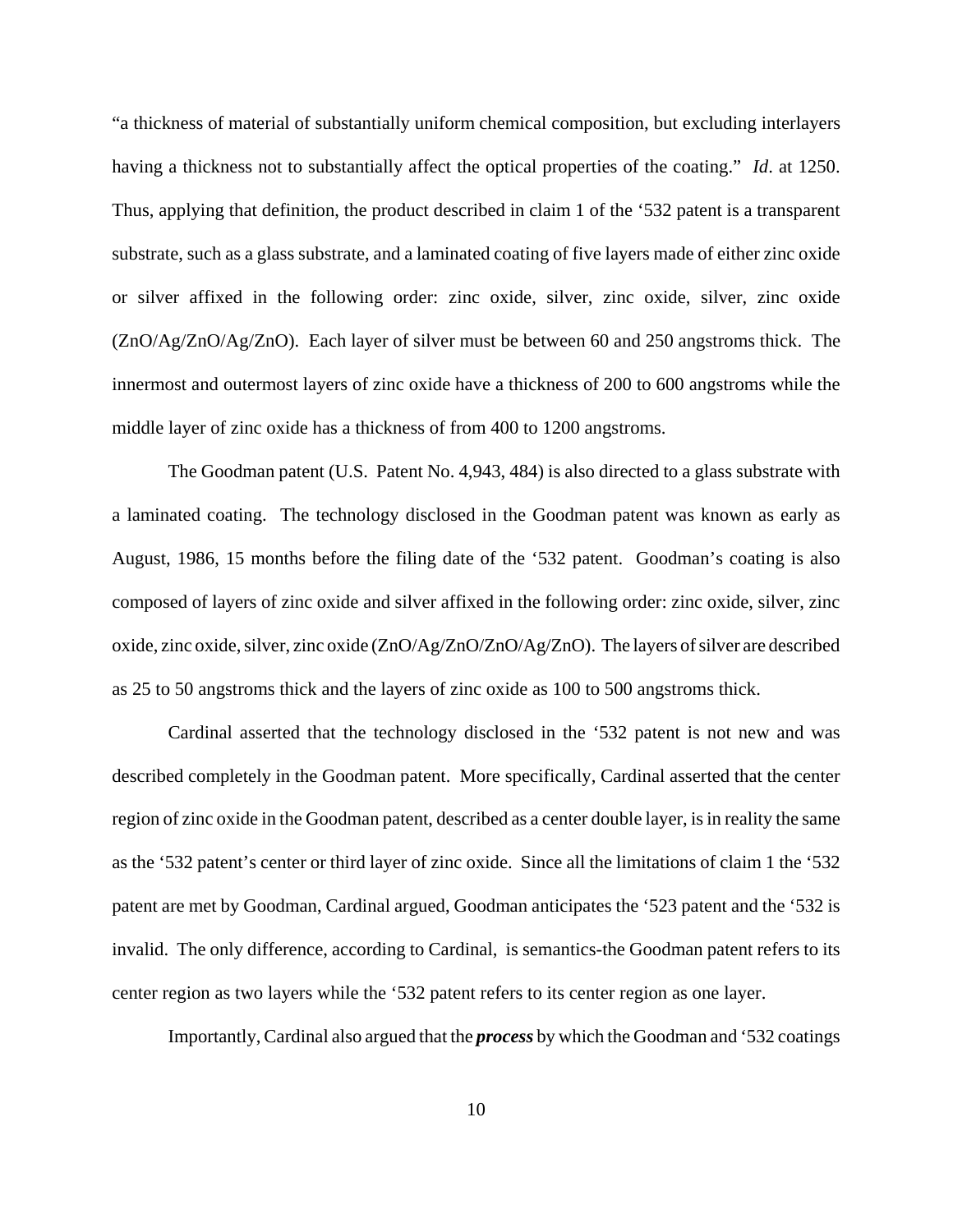are made is irrelevant, referring to the testimony of AFG's expert witness, Dr. Gordon. Dr. Gordon testified that if a coating is manufactured by placing a glass substrate in a first deposition chamber in which a material is applied and then transferred to a second chamber in which more of the material is applied, the resulting product has two layers instead of one. In other words, the process by which a coating is manufactured determines whether that coating invalidates the '532 patent. Cardinal strenuously argued, therefore, that it was the actual structure of the Goodman coating, not its method of manufacture, that was the proper focus of the Court's inquiry.

AFG responded to Cardinal's motion by arguing that the Goodman patent could not anticipate the '532 patent because Goodman's '484 patent discloses not a 5-layered coating but a 6-layered coating "which [is] *produced* by simply doubling a 3-layered coating." [Doc. 158, p.2]. AFG cited the response of Goodman to the patent examiner's initial rejection of Goodman's primary claim, which led to the examiner's withdrawal of the examiner's objection. Goodman responded to the objection by saying:

> Applicant's dielectric layers are typically formed of the same material. However, each of the dielectric layers can be formed of a different material since each layer is individually deposited one on top of the other. Thus, applicant believes that the language in claim 1 setting forth six layers is correct whether or not the third and fourth layers are formed of the same material.

*Id*. at p. 3.

AFG argued that it was thus clear that there existed a distinction between five layered and six layered coatings, even when the two adjacent middle layers are the same material, although deposited individually (*i.e*. one on top of the other). AFG also cited and relied upon Dr. Goodman's own concurring opinion. AFG, in addition, advanced arguments that the coatings of the Goodman and '532 patents were substantially different in structure, durability and color adjustability.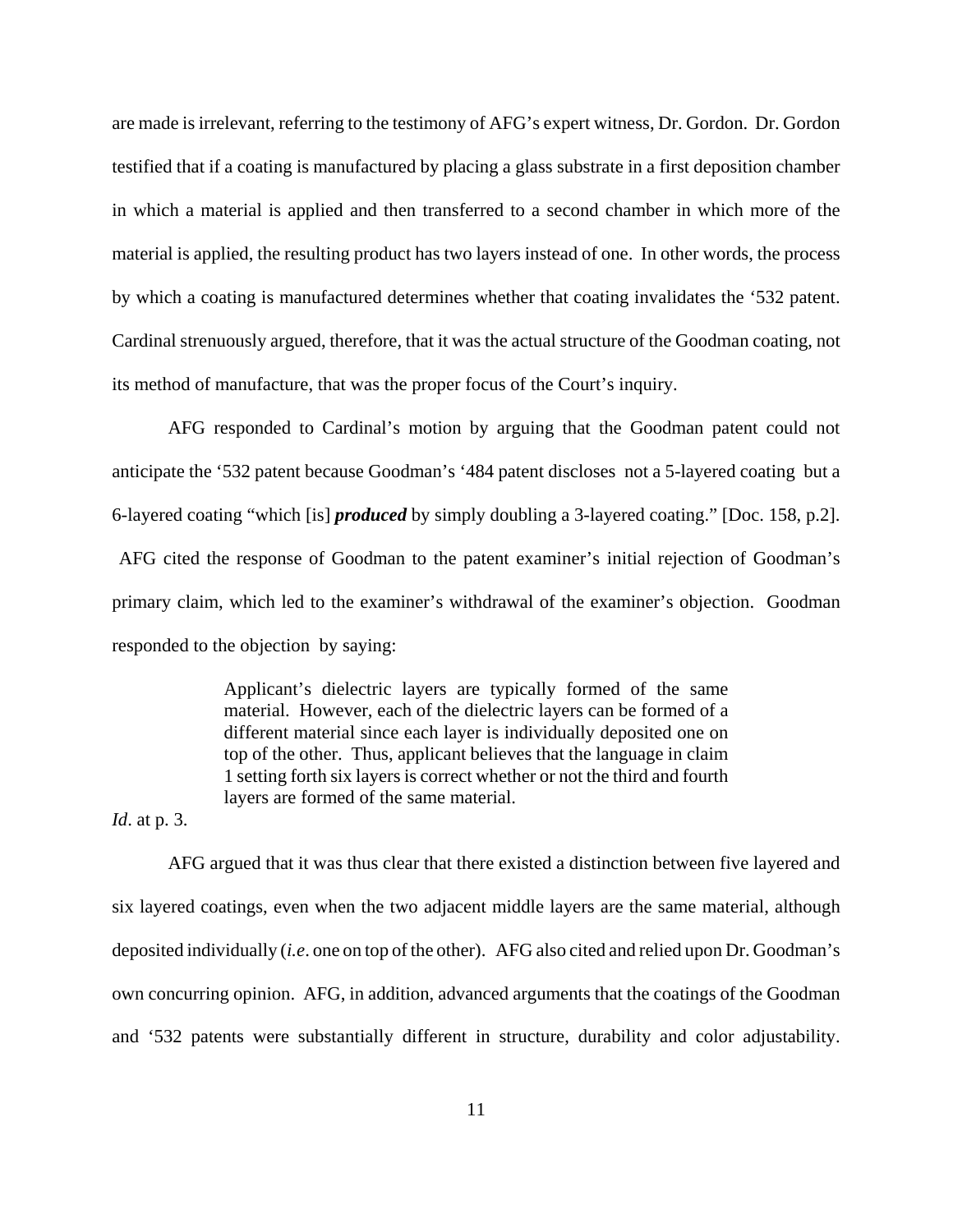Although AFG stressed that its argument against anticipation was not based on the process by which the Goodman coating is made, it is clear that it rested, in large part, on the manner of production of the coatings.

In ruling on Cardinal's motion, Judge Hull made some important findings of fact, including that the Goodman coating is a 6-layer coating while a '532 coating is a 5-layer coating and that nothing in the '532 patent is directed toward durability or color adjustability. Citing the prosecution history of the Goodman patent, Judge Hull noted that the Goodman coating consists of six layers and "each layer is individually deposited one on top of the other," regardless of whether or not the third and fourth layers are formed of the same material. [Doc. 177, p. 9]. Judge Hull also credited the testimony of Dr. Gordon, AFG's expert, who testified about his experience with producing multilayer coatings where the layers were the same material made "by depositing subsequently one layer on top of the other." *Id*. at p. 11. Dr. Gordon explained the reasons for making several depositions of the same material rather than one thicker deposit of the same material. Dr. Gordon stated: ". . . In passing a substrate through a deposition zone a certain amount of material is deposited; and sometimes for physical limitations of speed, we can't move it more slowly than a certain speed; and if we want to move a, enough material to examine by a certain method, we may make several passes through the same deposition zone." *Id*. Dr. Gordon described such a process as resulting in a multilayer coating.

Based upon his findings of fact, Judge Hull made the following conclusions of law:

Utilizing the Federal Circuit's definition of the term "layer", *i.e*, "a thickness of material of substantially uniform chemical composition, but excluding interlayers having a thickness not to substantially affect the optical properties of the coating," based upon the testimony of Professor Gordon, as well as utilizing the prosecution history of the '484, the Court finds that specification of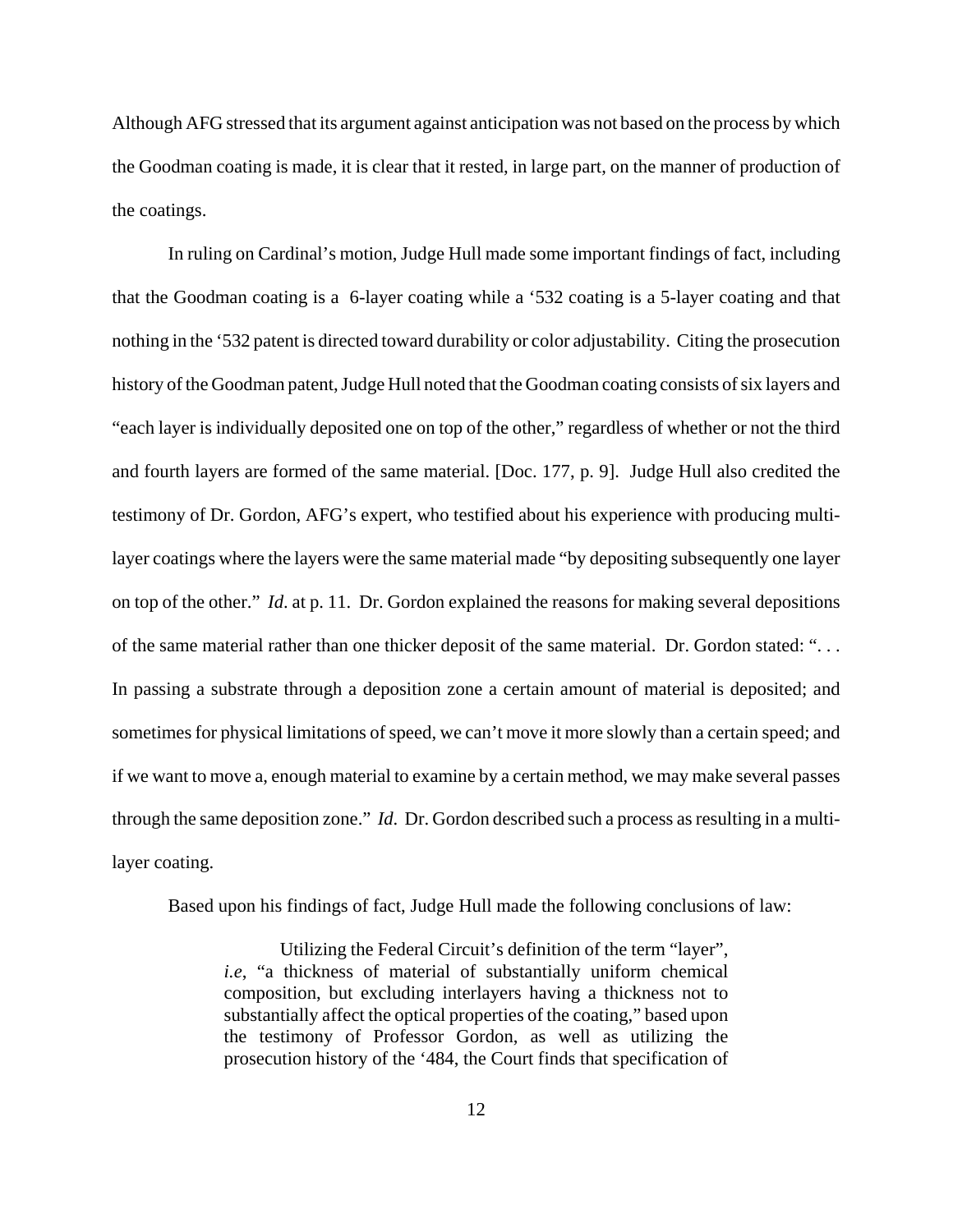the '532 patent does not limit the term "layer" to a deposit bounded by a material of a different chemical composition, and the Court declines to include such a limitation in the construction of the term "layer."

The Court also finds that based upon the Declaration of Professor Goodman in regard to the issue of obviousness, the claimed subject matter of the '532 patent would not have been obvious to one of ordinary skill in the low emissivity coating art as of November 1986. Therefore, the Court finds that Goodman's '484 patent does not anticipate claim 1 of the '532 patent because it does not disclose a "5-layered transparent coating" with enhanced durability. Instead, the Goodman '484 discloses a coating with six distinct layers which was less durable.

[Doc. 177, pp. 16-17].

## **E.** *Cardinal III*

After the District Court had reevaluated the claim construction in light of the opinion in

*Cardinal II*, it again granted summary judgment of non-infringement to Cardinal. On appeal for the

third time, the Federal Circuit described the district court's determination as follows:

. . . In particular, the district court determined, as it understood this Court to have instructed, that a "layer" was defined further by its method of formation. Because the accused products contain multiple, sequentially deposited layers of zinc oxide, the trial court determined that Cardinal could not infringe. The district court separately determined that some accused products contain a layer of titanium dioxide, which would also preclude infringement. Although not appealed, the district court also held the Goodman patent did not anticipate the '532 patent.

*Cardinal III*, 375 F.3d at 1371.

Noting that its *Cardinal II* decision had established the meaning of "layer," the Federal Circuit described the scope of its remand in *Cardinal II* as having "open[ed] only the second step of the infringement analysis, namely the application of the claim to the accused device." *Id.* at 1372. "In other words," the Court said, the remand in *Cardinal II* was for the District Court "to determine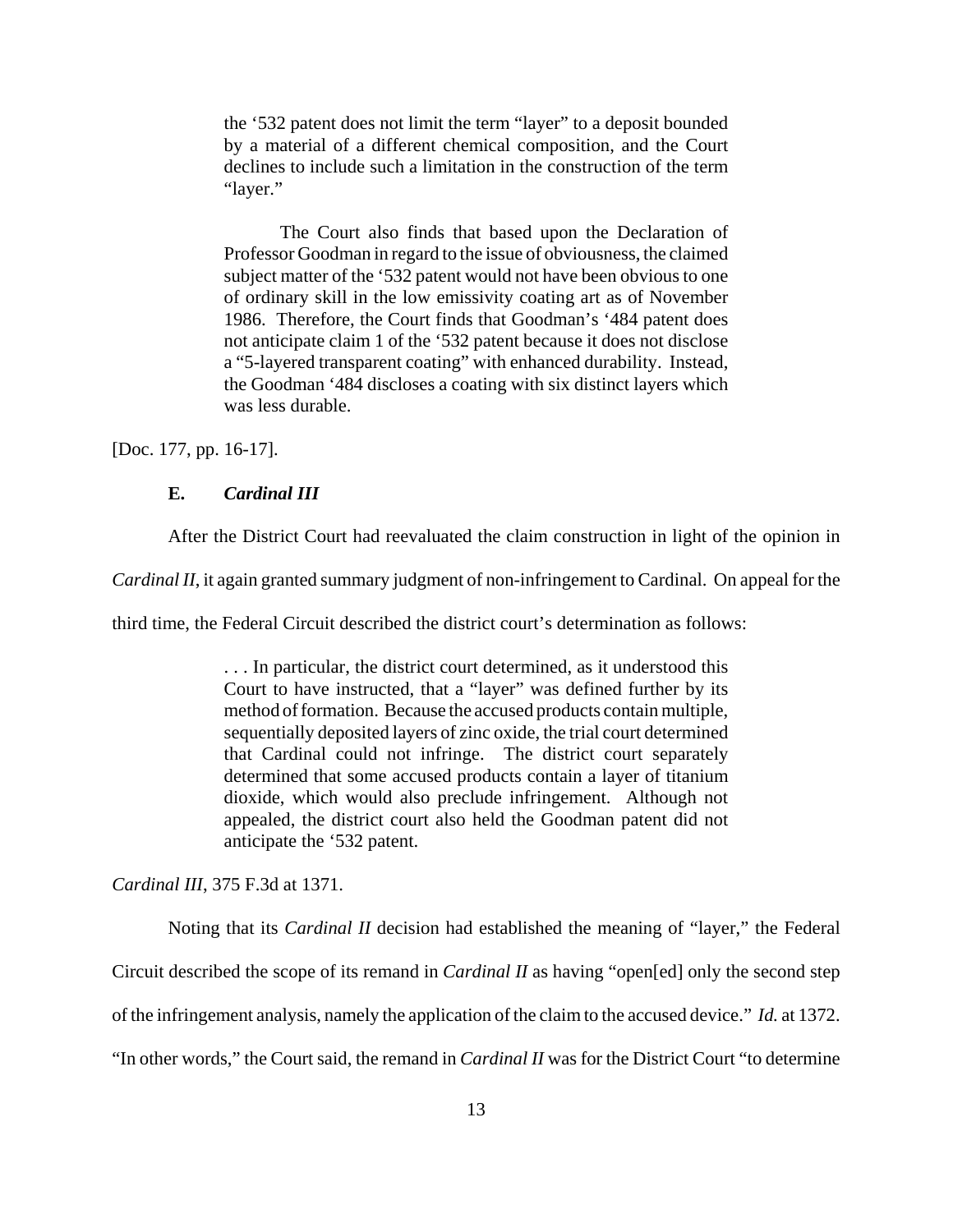as a matter of law 'whether a chemical compound that has been deposited in multiple separate, sequential applications, without intervening layers or interlayers, constitutes a single 'layer'.'" *Id.* The Federal Circuit rejected an argument by Cardinal that, because it "successively deposits 200 of zinc oxide until achieving a thickness ranging from 600 to 890" resulting in "3 to 4.5 layers of zinc oxide," its products cannot infringe, holding that Cardinal was asking the Court "to adopt a new construction of the claim that would impermissibly *import a process limitation with a pure product claim*, and that "the term "layer" in the '532 patent does not require *any particular method of manufacture*." *Id.* at 1372-73 (emphasis added).

The Federal Circuit further explained:

. . . In other words, Cardinal's process of successive depositions does not provide conclusive information about whether its products contain a single layer of zinc oxide. Multiple depositions of the same material, for instance, would form a single layer if those additional depositions have no optical effect different from than that of a single deposition of the same thickness. On the other hand, if multiple depositions do not create a unitary structure having the same optical properties of a single deposition of the same thickness, the product will have [sic] not have a single layer-not because of the method of application but because of the structure and optical properties resulting from the application. Thus, *multiple depositions are only relevant if they affect the structure and optical properties.*

In sum, the determination of whether a particular structure is a "layer" within the meaning of the claim *is not affected by the method of creation of that structure.* A structure that falls within the meaning of "layer" due to its structure and optical properties remains a single layer *whether it was deposited in a single sputtering operation or multiple operations.* By the same token, that unitary structure of the same material that constitutes a "layer" *does not become multiple layers because the manufacturer decided to deposit it in multiple passes rather than in a single pass.* The method of making is not determinative of the structure and properties of a "layer." Because the trial court considered the method of creating the layer dispositive of its structure and character in the accused LoE<sup>2</sup> products, this court vacates the grant of summary judgment.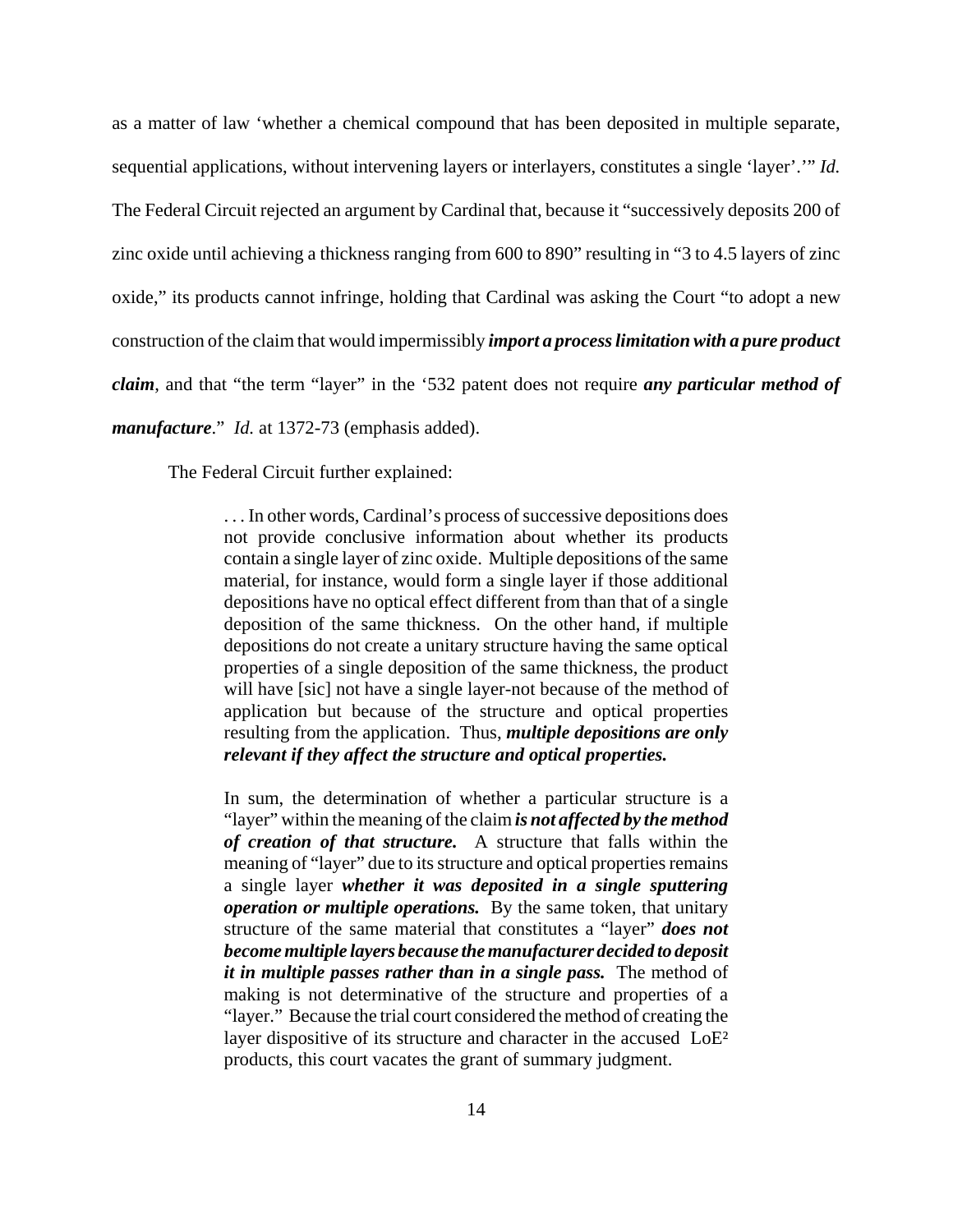*Id.* at 1373. (emphasis added)

The Federal Circuit then remanded the case yet again to the district court for a factual determination of whether Cardinal's successive depositions of zinc oxide form a single layer or multiple layers. More specifically, the Federal Circuit remanded for resolution of "the basic inquiry, that is, whether the thicknesses [of] titanium dioxide-regardless of whether it is 20 or 40A-in Cardinal LoE<sup>2</sup> products affect the optical properties of the coatings." *Id.* at 1374.<sup>9</sup>

# **F. Proceedings in the District Court After Third Remand**

After this third remand, the parties resumed their vigorous pretrial litigation. Cardinal filed a renewed motion for summary judgment of invalidity, [Doc. 193], which this Court denied on the basis that Judge Hull's prior holding on invalidity, not appealed by Cardinal in *Cardinal III*, was the law of the case and that invalidity could not be asserted by Cardinal on the basis of the Goodman patent. [Doc. 226]. Neither party moved for summary judgment on the issue of infringement and the case was set for trial on July 19, 2005, and later reset for July 25, 2005. Numerous pretrial motions were filed by the parties. One is of particular import in understanding the proceedings after the third remand, however.

AFG moved *in limine* (the "second motion *in limine*") that Cardinal be prohibited from "presenting any arguments, testimony, and/or other evidence at trial about the processes of manufacture" of the Cardinal products, [Doc. 238], arguing that the "process by which Cardinal's products are made is irrelevant" on the issue of infringement. AFG, relying in large part on the

<sup>&</sup>lt;sup>9</sup> As noted above, at pages 7-8, Cardinal uses a sputter deposition method to produce  $LoE<sup>2</sup>$ products. This method moves the glass through coat zones where, in each coat zone, a thickness of material is deposited on the glass. All of Cardinal's products contain a center thickness of zinc oxide produced by at least three separate depositions. Each deposition results in a thickness of material of 200A of zinc oxide, "until achieving a thickness ranging from 600 to 800A." *Cardinal III*, 375 F.3d at 1372-73.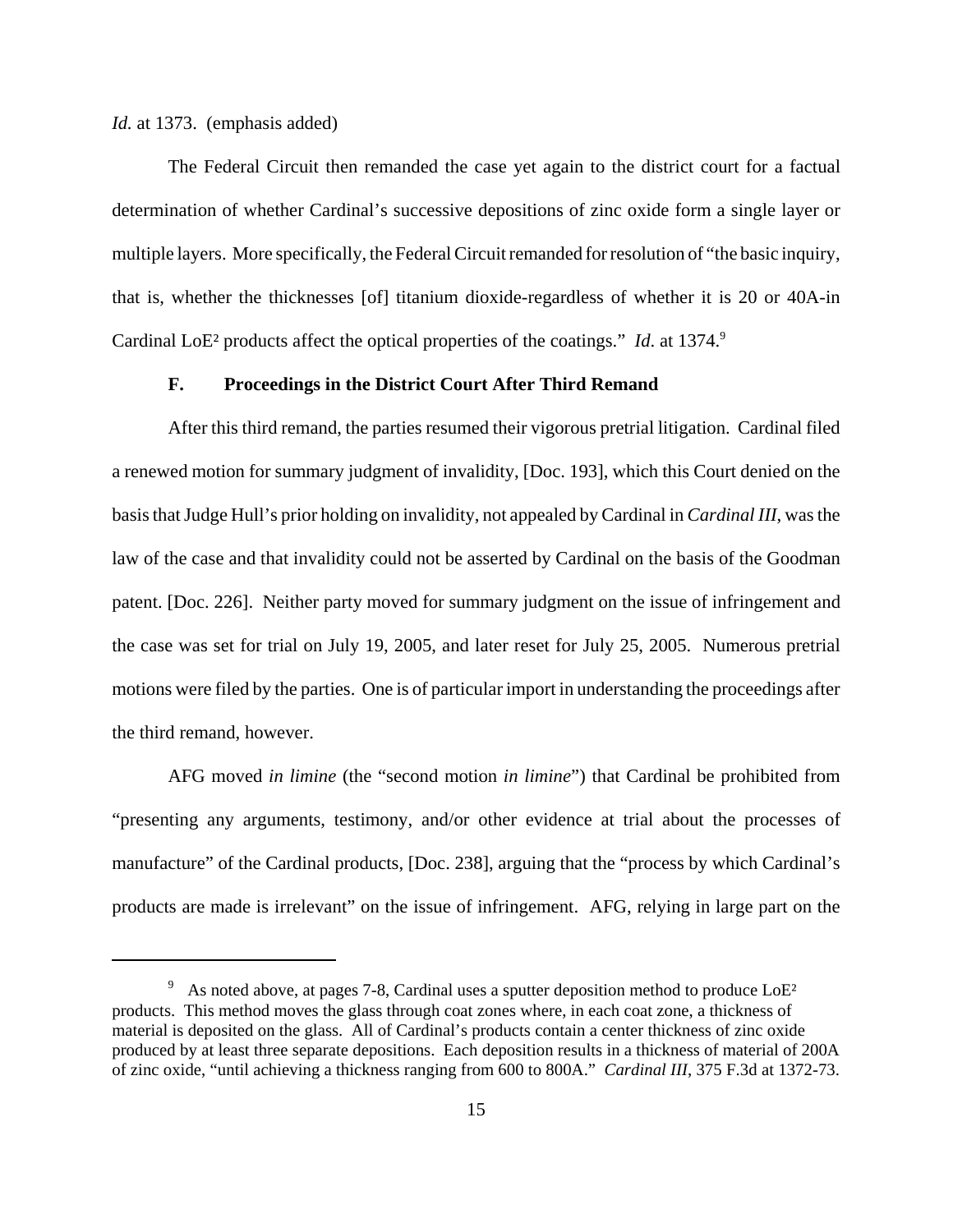language of *Cardinal III* quoted above, argued that the Federal Circuit had "already held in this very case that consideration of the process used to manufacture Cardinal's products is irrelevant to the question of infringement of the '532, because the terms of the "pure product claim" of the '532 patent are defined by structure--not process." *Id.* at p. 4. Cardinal responded in opposition, [Doc. 268], to the motion, arguing that AFG had distinguished the Goodman and Oyama patents by the process by which the center zinc oxide region of the coatings is deposited, *i.e.* the manufacturing processes, and that the structural differences result only from Goodman's two-step deposition process.Arguing further that Cardinal likewise deposits the center zinc oxide region of the accused products in multiple steps, Cardinal asserted that "AFG's request to exclude this evidence . . . is an attempt to win on validity by demonstrating to the Court that two depositions equal two "layers" and win on infringement by demonstrating to the jury that multiple depositions equal one "layer."" *Id*. at p. 15.

AFG also moved *in limine* (the "third motion *in limine*") that Cardinal be precluded from introducing evidence related to the optical properties of certain Cardinal test samples which were prepared with either no titanium barriers or only 10A titanium barriers. More specifically, AFG argued that the absence of titanium oxide allowed the silver to discolor, which resulted in reduced visible light, and that allowing Cardinal to argue that the titanium oxide level is "optically significant" was contrary to the direction of the Federal Circuit.

The motions were referred to the Magistrate Judge pursuant to 28 U.S.C. § 626. The Magistrate Judge concluded that AFG's second motion *in limine* was "too broad" and correctly held, or so it appeared to the undersigned, that the issue for trial was whether or not successive, sequential coatings of zinc oxide constitute a "layer," a matter to be determined based upon the "optical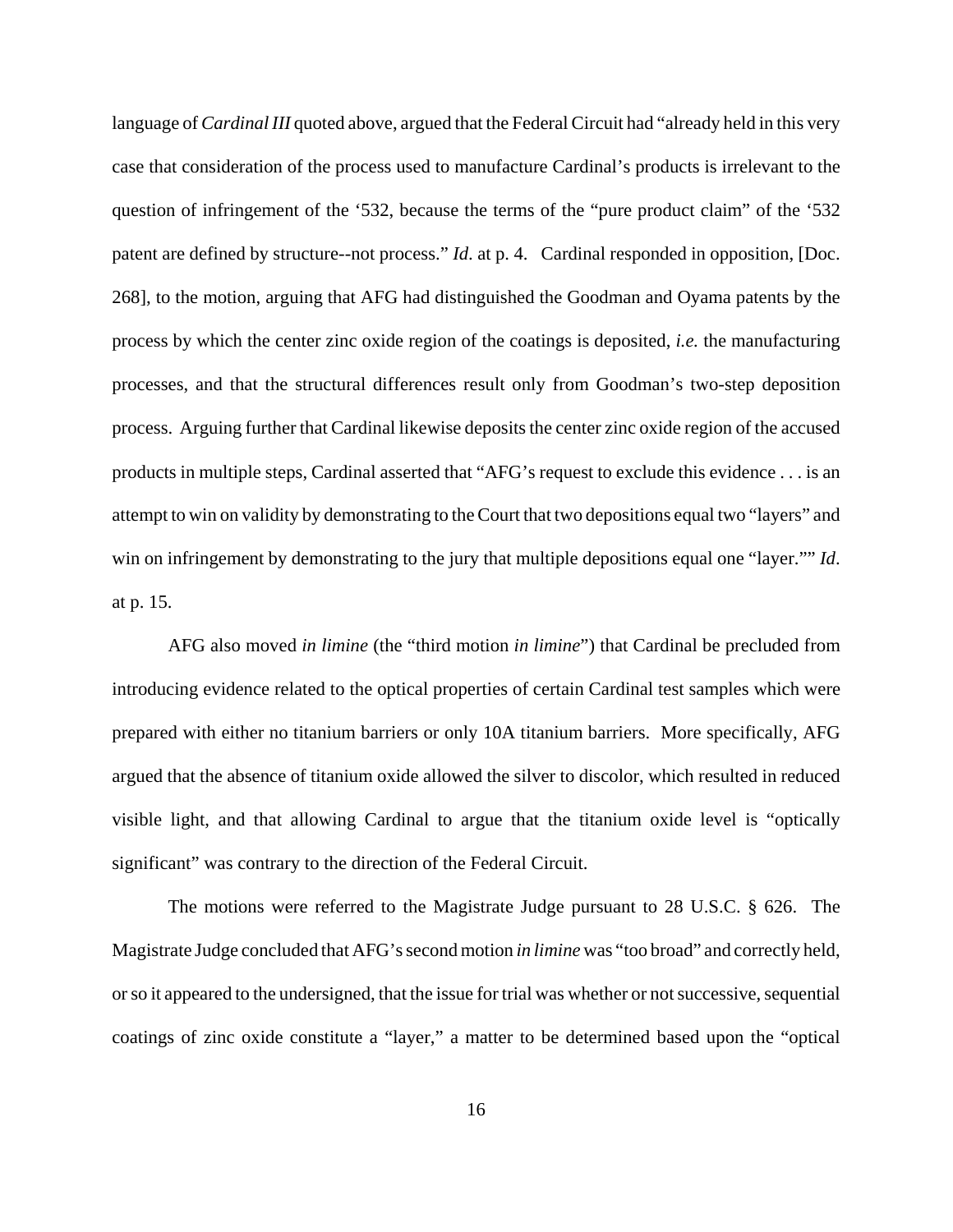significance" of those successive zinc oxide coatings, not the process of manufacture. The

Magistrate Judge recognized that Cardinal must necessarily prove to some degree its process, but

without reference to the Goodman patent. *See* Doc. 305.

The Magistrate Judge granted AFG's third motion *in limine*, agreeing with AFG's position:

The Federal Circuit Court of Appeals flatly held that optical significance is determined by "the thickness and composition of the material itself . . ., rather than [by] whether the absence of that material would lead to oxidation and discoloration of the adjacent layers." 239 F.3d at 1250. Thus, to the extent that any evidence or opinion offered by Cardinal is premised on oxidation or discoloration of the silver coating due to the absence (or lack of thickness), this motion *in limine* is well taken . . . Therefore, the "optical significance" of the titanium dioxide coating (or for that matter, successive, sequential coatings of zinc oxide) must be determined by the coating's effect on the silver coating *apart from* mere discoloration (oxidation) of that silver coating. Since these test results were caused by discoloration of the silver lining, they are irrelevant . . .

[Doc. 305, p. 6].

Cardinal did not appeal the Magistrate Judge's order on the second motion *in limine*, [*See,*

e.g., Doc. 328]; AFG, however, moved for reconsideration,<sup>10</sup> making much the same argument it made in its motion *in limine*. Cardinal appealed the Magistrate Judge's order on the third motion *in limine*. After hearing oral argument, this Court affirmed the Magistrate Judge's ruling on the second motion *in limine* and took the appeal on the third motion *in limine*<sup> $11$ </sup> under advisement,

<sup>&</sup>lt;sup>10</sup> This Court treated the motion for reconsideration as an appeal of the Magistrate Judge's order.

 $11$  During the Magistrate Judge's hearing on these motions, Cardinal's attorney acknowledged that the process of manufacture, i.e. the number of steps used to deposit the zinc oxide, had no optical significance: "It doesn't matter how many steps you use to lay down that zinc oxide, it's still zinc oxide, it's one layer; and optically it's the same whether you laid it down in four steps or one step." Moreover, Cardinal's attorney admitted during oral argument before the undersigned on July 25 that multiple depositions do not affect the optical properties. He argued, however, that multiple depositions affect the resulting "structure." Consistent with the directive of the Federal Circuit that "multiple depositions are only relevant if they affect the structure *and* optical properties," Cardinal's proof about its method of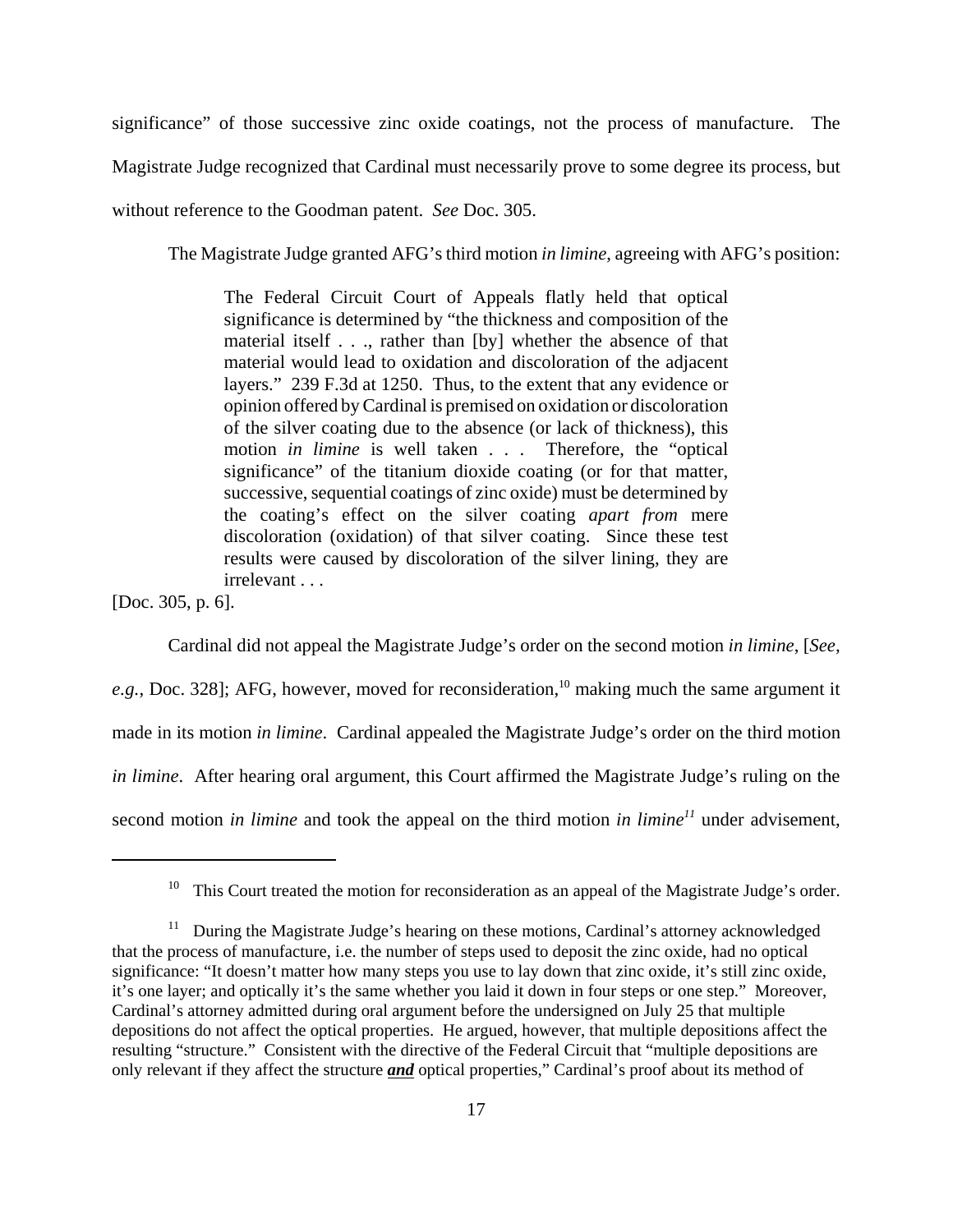pending testimony from Cardinal's expert witness outside the presence of the jury. The Court heard the expert testimony in a jury out hearing on July 28, 2005, confirmed that the optical effect of the titanium on the silver was as a result of oxidation or discoloration, and affirmed the Magistrate Judge's ruling. Because Cardinal had offered no proof to establish that multiple depositions of titanium dioxide created multiple layers, *i.e. had any effect on the optical properties of the coatings*, the Court granted AFG's motion for judgment of infringement as a matter of law and the case was submitted to the jury on the question of damages.

## **G.** *Cardinal IV*

The case was thus destined for a fourth trip to the Federal Circuit. Reviewing this Court's

judgment in combination with the prior proceedings, the Federal Circuit concluded that:

The '532 patent claim, construed in light of the prior art and arguments in prior proceedings, and in order to preserve the validity as previously found, are limited to products whose central zinc oxide core is produced by a single sputter deposition. For such products, if any were produced by Cardinal, the judgment of infringement and the jury's measure of damages at the designated royalty rate are *affirmed*. However, on this claim construction infringement cannot be sustained as to products that were produced from at least two sputtering deposits for the zinc oxide central core; the judgment of infringement is reversed as to those products.

The record of this appeal does not show what portion, if any, of the Cardinal product line for the period at issue was produced by single sputtering deposits of the central zinc oxide layer. For allocation of damages in accordance with the proportion of infringing product, we remand to the District Court.

*Cardinal IV*, 224 Fed. Appx. at 957.

manufacture of its product was excluded. The reason for Cardinal's lack of appeal of the Magistrate Judge's order on the second motion *in limine* appeared to be obvious. It is not clear why the failure of Cardinal to appeal the Magistrate Judge's order on the second motion *in limine* did not constitute a waiver of its argument, made in the Federal Circuit, that its process of manufacture was relevant on the issue of infringement.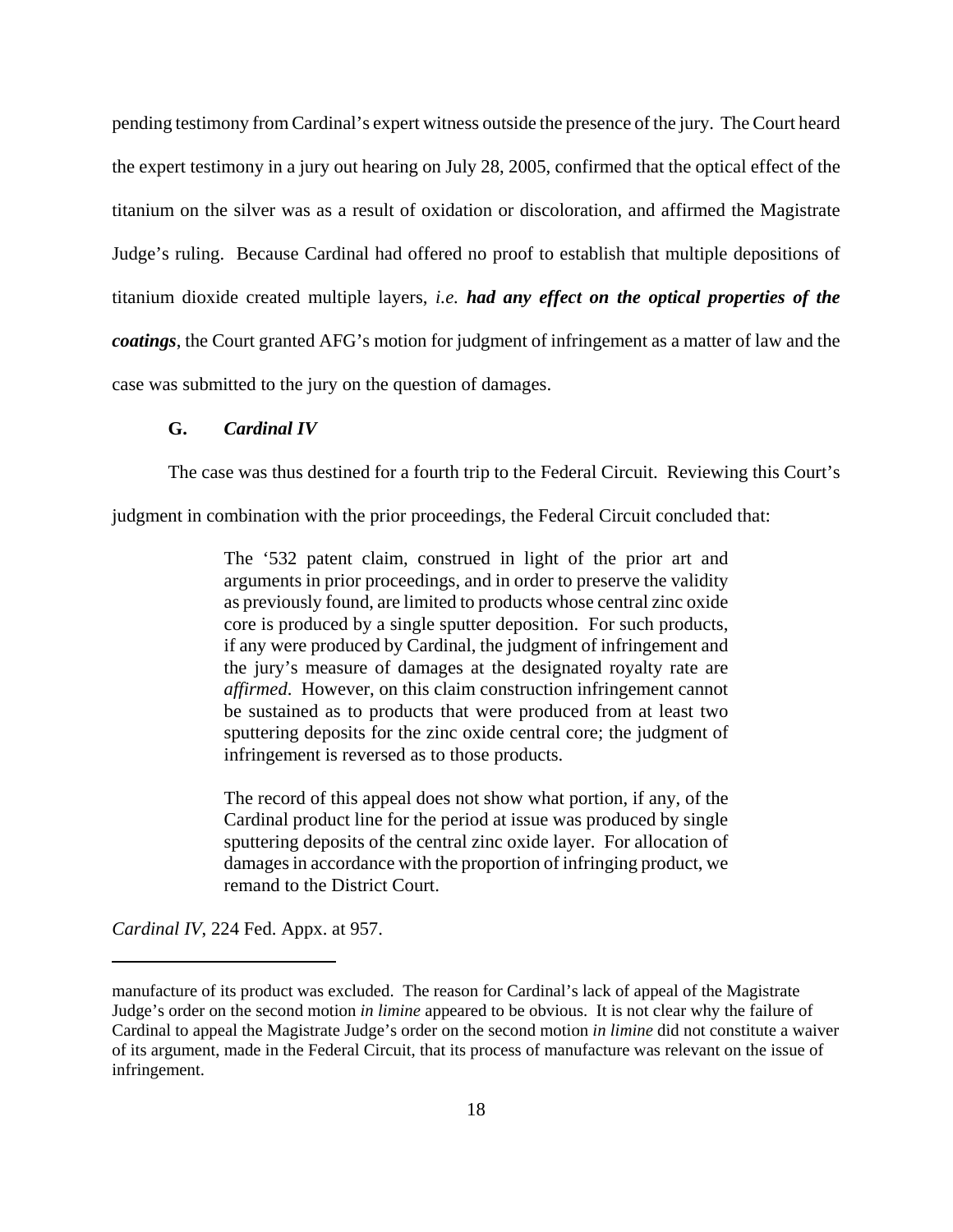The Federal Circuit found the claim construction of the '532 patent in view of the Goodman patent to be pertinent for purposes of the appeal since "AFG distinguished Goodman in an earlier district court proceeding by arguing that the zinc oxide central core of the AFG product is produced in a single sputtering deposition, thereby achieving advantages of durability over the Goodman product, whose central core consists of two contiguous layers of zinc oxide." *Id.12* Cardinal argued in this fourth appeal that the JMOL of infringement was error, "arguing that since this ruling of patent validity requires that the zinc oxide central core is a singly-deposited layer, the Cardinal product with a multiply-deposited zinc oxide central core cannot infringe." *Id*. at 958. AFG's position on appeal was that only optical properties are relevant under the holding of *Cardinal III* and that a claim construction limited to a particular method of production was improper.

The Federal Circuit agreed with Cardinal that, although it is generally the case that product claims are not limited by how the product is produced, an exception arises when the product's distinction from the prior art depends on how it was produced, "for when the validity of the patent depends on use of a particular process, the claims are construed in the manner that will sustain their validity, when such construction is supported by the record." *Id.* citing *Whittaker Corp. v. UNR Industries, Inc*., 911 F.2d 709, 712 (Fed. Cir. 1990). As a result, the Federal Circuit stated:

> In a previous opinion in this case, the Court observed that "Cardinal's accused LoE² products contain a center thickness of zinc oxide

<sup>&</sup>lt;sup>12</sup> It is also unclear why this holding was not made in *Cardinal III* or why the Federal Circuit held in *Cardinal III* that the process of depositing material in multiple depositions was irrelevant unless it, *i.e.* the thickness of the material, affected the optical properties of the coatings. In *Cardinal IV*, it is the process only which is now important and effect on the optical properties has now become irrelevant. While it is difficult to discern a legal rationale for the apparent about face by the Federal Circuit in *Cardinal IV*, this Court must nevertheless comply with that Court's mandate. It now appears that the Federal Circuit has taken the same position as Judge Hull after the first remand, *i.e.* that products produced by multiple depositions cannot infringe the '532 patent, and that the subsequent appeals and remands were completely unnecessary.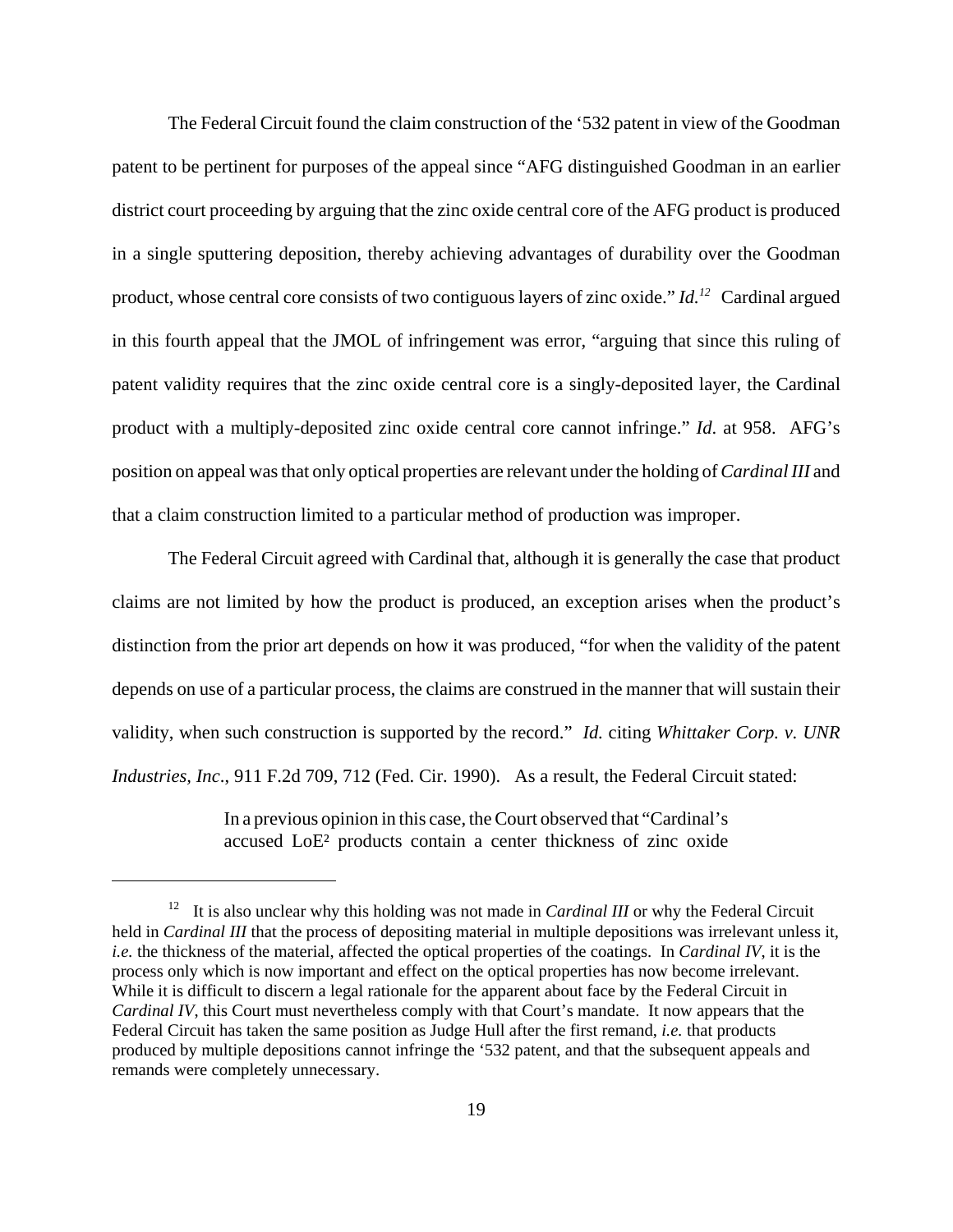produced by at least three separate depositions." *AFG Industries, Inc. v. Cardinal IG Co.*, 375 F.3d 1367, 1370 (Fed. Cir. 2004). Although AFG argues that it is too late for Cardinal now to rely for noninfringement on how the zinc oxide core is produced, AFG's single-sputter deposition was the basis of the district court's ruling that the '532 patent is not obvious or anticipated by the Goodman reference. Thus the single-sputter limits the AFG claim, and the claim cannot be infringed by Cardinal products whose zinc oxide central core is produced by multiple depositions.

*AFG states that it has not been established whether all of the Cardinal products are produced by multiple depositions for the zinc oxide central core, and that Cardinal may have changed its process during the period of litigation.* We remand to the District Court for finding of relevant facts, because any Cardinal products produced by a single sputter deposition for their zinc oxide core remains subject to the judgment of infringement.

*Id.* at 959. (emphasis added)

## **III. ANALYSIS AND DISCUSSION**

Not surprisingly, Cardinal and AFG have fundamental disagreement about the issues remaining to be decided in this case. They disagree on everything from the scope of the Federal Circuit's remand to the application of the Federal Circuit's mandate to the facts of the case. Before discussing the Court's analysis of the issues in the case, the Court will briefly summarize the respective positions of the parties as set forth in their competing motions for summary judgment.

#### **A. Cardinal's Motion [Doc. 430, 431]**

The Federal Circuit determined, in *Cardinal IV*, that plaintiff's patent was "limited to products whose central zinc oxide core is produced by a single sputter deposit." *Cardinal IV*, 224 Fed. Appx. at 957. The Federal Circuit recognized that "Cardinal's accused LoE<sup>2</sup> products contain a center thickness of zinc oxide produced by at least three separate depositions." *Id.* at 959, quoting *Cardinal III*, 375 F.3d at 1370. However, because AFG argued that Cardinal may have changed its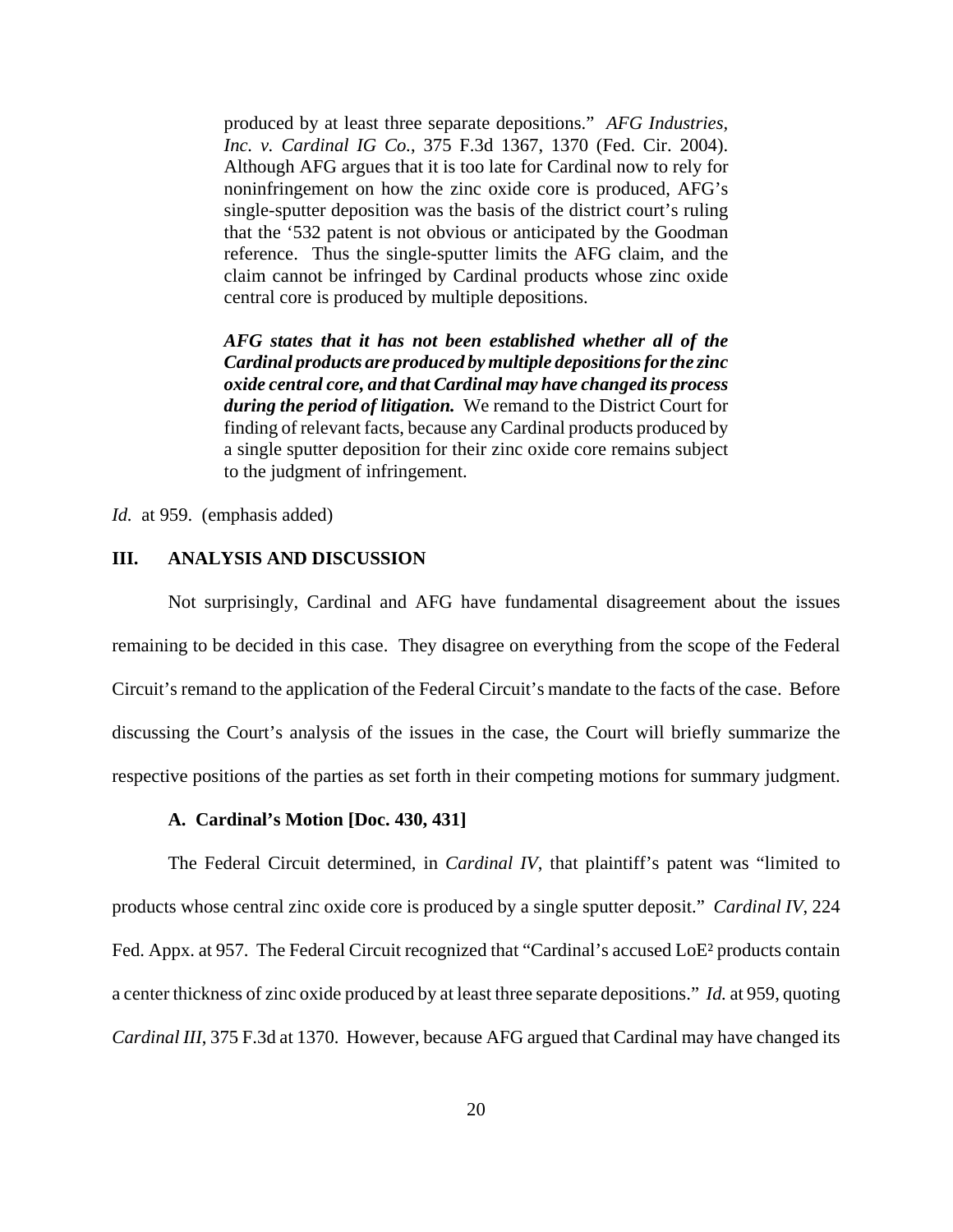process during the time of the litigation, the case was remanded to this Court for a narrow purposedetermining whether any Cardinal products were made with a single sputter deposit. Cardinal phrases the question to be decided on remand as "whether Cardinal changed its process during the litigation from using at least three separate depositions, to using a single deposition, to make the central zinc oxide core of the accused products."

The accused Cardinal products were produced from 1991 to 2001 at facilities in Wisconsin, Texas, Minnesota and Washington. AFG accused eight versions of Cardinal's LoE² products of infringement. The general structure of the accused products is the same except for slight differences in the thicknesses of the various deposits that comprise the coating.<sup>13</sup> Cardinal uses a process known as magnetron sputter deposition to manufacture its LoE² coatings. In this process, the glass travels through a coater on a conveyer system where it passes from one "coat zone" to another.<sup>14</sup> As the glass passes through each coat zone, a "target" of material, *i.e*., a thickness, is deposited sequentially on the glass. The central zinc oxide core of the accused products ranges from 600 to 890 angstroms, with approximately 200 angstroms of zinc oxide deposited in each coat zone. It is undisputed that Cardinal did not change its process during the time of the litigation and that, at all times, Cardinal has used at least three coat zones to form the central zinc oxide core of the accused products.

<sup>&</sup>lt;sup>13</sup> The parties essentially stipulated to this at trial, indicating to this Court that either all of the Cardinal products infringe or none do. The parties stipulated the total number of square feet of glass produced during the relevant time period and this Court established the amount of the judgment by multiplying the royalty rate found by the jury by the number of square feet. In view of this stipulation, the Federal Circuit's remand for further fact finding is surprising.

<sup>&</sup>lt;sup>14</sup> Cardinal equates "sputter deposit" with "coat zone." AFG, on the other hand, makes much of its argument that "coat zone" is not mentioned in *Cardinal IV.* While AFG is correct that the Federal Circuit does not mention "coat zone" in *Cardinal IV*, the context clearly supports Cardinal. Once again, however, the Federal Circuit could have more clearly stated its holding.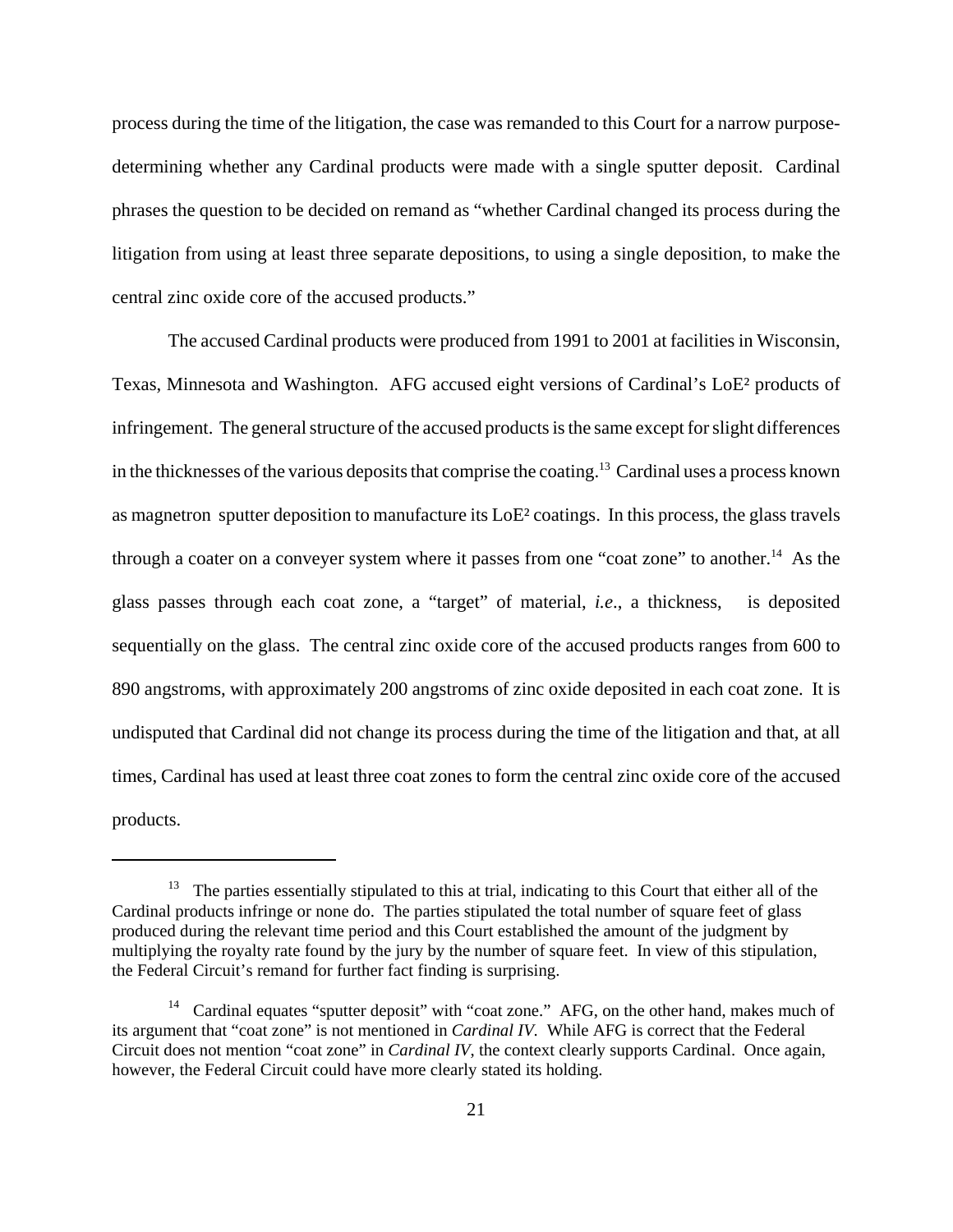In *Cardinal III*, the Federal Circuit described how Cardinal's sputter deposition is used, with glass sheets moving through a series of coat zones, with approximately 200 angstroms of zinc oxide being deposited in each coat zone. *Cardinal III*, 375 F.3d at 1370, 1372. The Court said "[i]n each coat zone, the method deposits a thickness of material on the glass," *Id.* at 1370, and equated the 200 angstroms of zinc oxide from each coat zone to a "deposit." *Id.* at 1372 ("Cardinal successively deposits 200 [angstroms] of zinc oxide . . . ."). The Federal Circuit concluded, therefore, that "Cardinal's accused LoE² products contain a center thickness of zinc oxide produced by at least three separate depositions." *Id*. at 1370.

In *Cardinal IV*, the Federal Circuit determined that plaintiff's patent was "limited to products whose central zinc oxide core is produced by a single sputter deposit." *Cardinal IV*, 224 Fed. Appx. at 957. The Federal Circuit in *Cardinal IV* recognized what it had already recognized in *Cardinal III*, *i.e*., that the accused Cardinal products "contain a center thickness of zinc oxide produced by at least three separate depositions." *Id.* at 959. Thus, Cardinal argues, it is undisputed that there is no infringement of plaintiff's patent in this case and Cardinal is entitled to the entry of a summary judgment of noninfringement.

## **B. AFG's Motion [Doc. 427, 428]**

AFG has a completely different view of *Cardinal IV.* AFG argues that, for the first time, *Cardinal IV* decided that the process by which Cardinal's products were made was important and must be considered in deciding infringement. AFG characterizes the mandate of the Federal Circuit in *Cardinal IV* to require this Court to determine whether some or all of Cardinal's accused products were made by the same process which yielded the Goodman product. AFG argues that the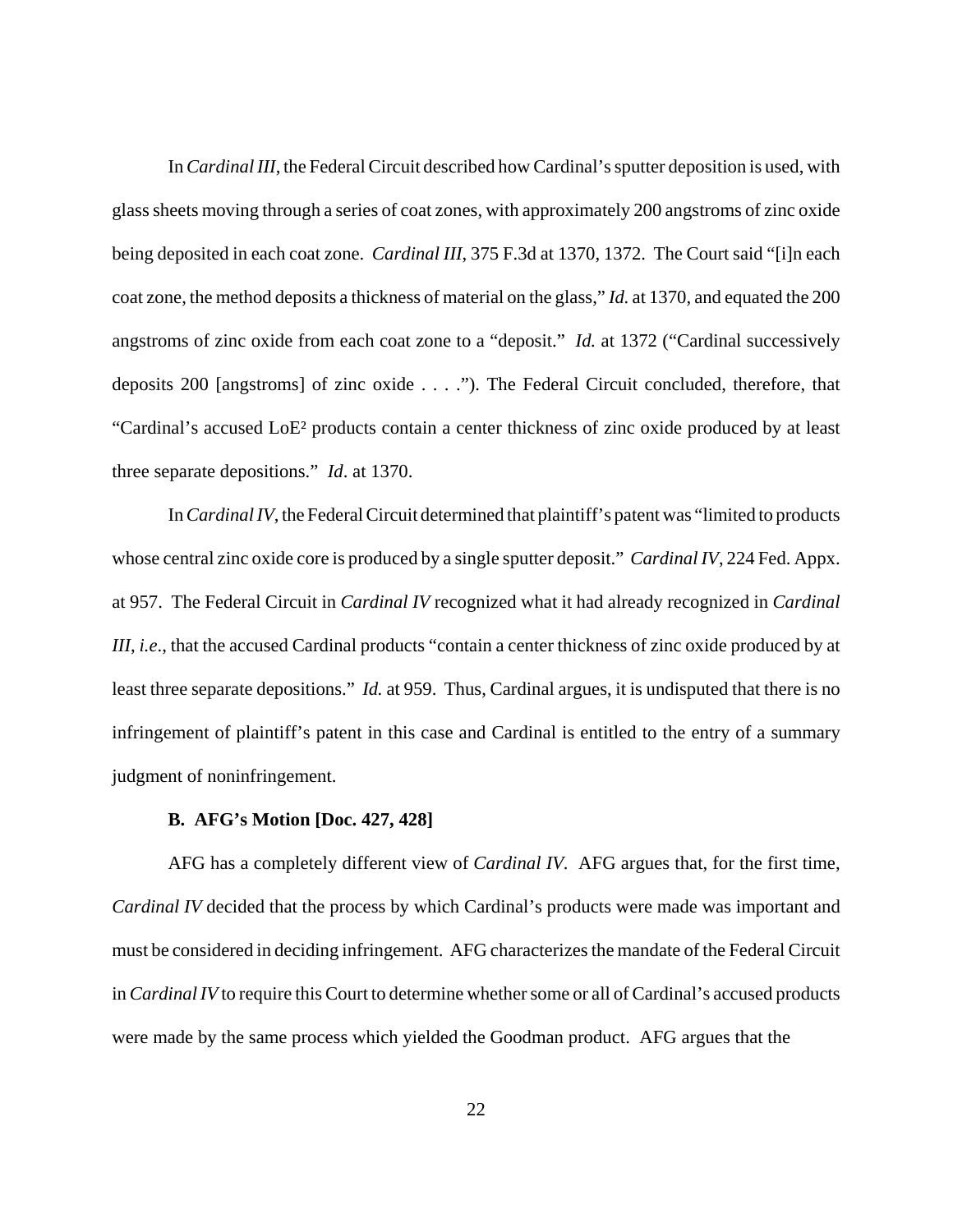Goodman product is made by a two-pass process, in which glass is passed through the same coating line twice and sees the issue before this Court on remand as whether any of Cardinal's products were made by this two-pass process. Cardinal products made by the two-pass process then, according to AFG, would be excluded from the accounting ordered by the Federal Circuit. It is undisputed that the Cardinal products at issue in this case were all produced by a process by which the glass was passed through the conveyer line only once, *i.e*., a one pass process.

Goodman describes his product as having six layers individually deposited one on top of the other. The two individual depositions of zinc oxide, one on top of the other, produced the two-layer middle zinc oxide core of the Goodman product. In support of its position, AFG refers to certain testing done by Cardinal's expert to replicate the Goodman product. In order to obtain the two individual deposits of zinc oxide in the middle of the Goodman product, Cardinal's expert found it necessary to pass the glass through the sputter line twice. In contrast, AFG argues, it is undisputed that when Cardinal manufactures its accused product the glass makes but a single pass through the sputtering line, resulting in a single middle zinc oxide layer. Hence, concludes AFG, the distinguishing process feature is one-pass verses two-pass through the sputtering line; thus, a "single sputter deposit" is made when glass passes through a sputtering line once, as opposed to multiple sputter deposits, which occur when the glass passes through the sputtering line two or more times. Because there is no dispute that Cardinal's accused products are not made using the two-pass process of Goodman, AFG argues that all of the accused products remain subject to the judgment of infringement and subject to the jury's damage determination at trial. Alternatively, AFG seeks to use a newly retained expert to give testimony on the meaning of the word "deposit" as used by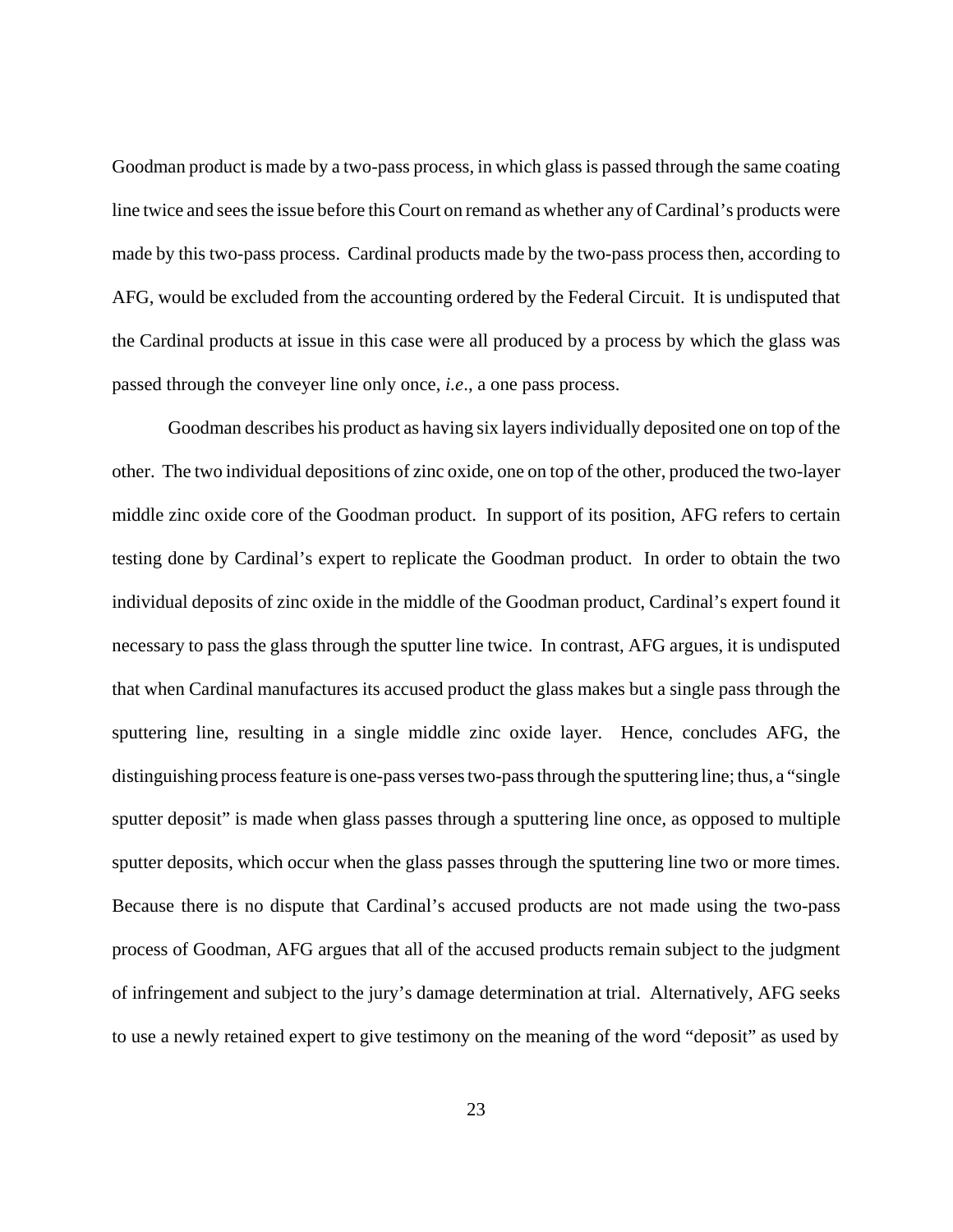the Federal Circuit.

#### **C. Discussion**

While this Court acknowledges and understands the frustrations of AFG and its attorneys at what appears to be a change in the rules of the game by the Federal Circuit in the ninth inning,15 this Court is nevertheless constrained to agree with Cardinal's position. Although the parties argue strenuously about its meaning, the scope of the remand from the Federal Circuit is relatively clear and straightforward. This Court was directed to determine which, if any, of the Cardinal products are produced by a single sputter deposition for their central zinc oxide core. If any are, they remain subject to the judgment of infringement; those which are produced by multiple depositions cannot infringe. AFG's argument that this Court must now compare the process used to produce the Goodman product with the process used to produce the Cardinal products because process has now become important on the issue of infringement misses the point of the Federal Circuit decision. While it is true that *Cardinal IV* now makes process of manufacture important to the determination of infringement or non-infringement, it did so only to the extent that the method of production limits the AFG claim.

As noted by the Federal Circuit, Judge Hull's validity decision distinguished AFG's single sputter deposition process with the Goodman multiple deposition process to sustain the validity of

<sup>&</sup>lt;sup>15</sup> AFG's attorney, at oral argument, stated that AFG believed "that in 2005 this Court did everything correctly, and that what happened before the Federal Circuit was improper." While this Court may agree with the statement, as did the dissenting judge in *Cardinal IV*, that is of no consequence with regard to the decision now to be made. As Cardinal's attorney pointed out at oral argument, one would think that after the case had been to the Federal Circuit four times, the Federal Circuit would issue an opinion that was not ambiguous in any respect, and "that everybody in the world would know what they were talking about." [Doc. 509, p. 20].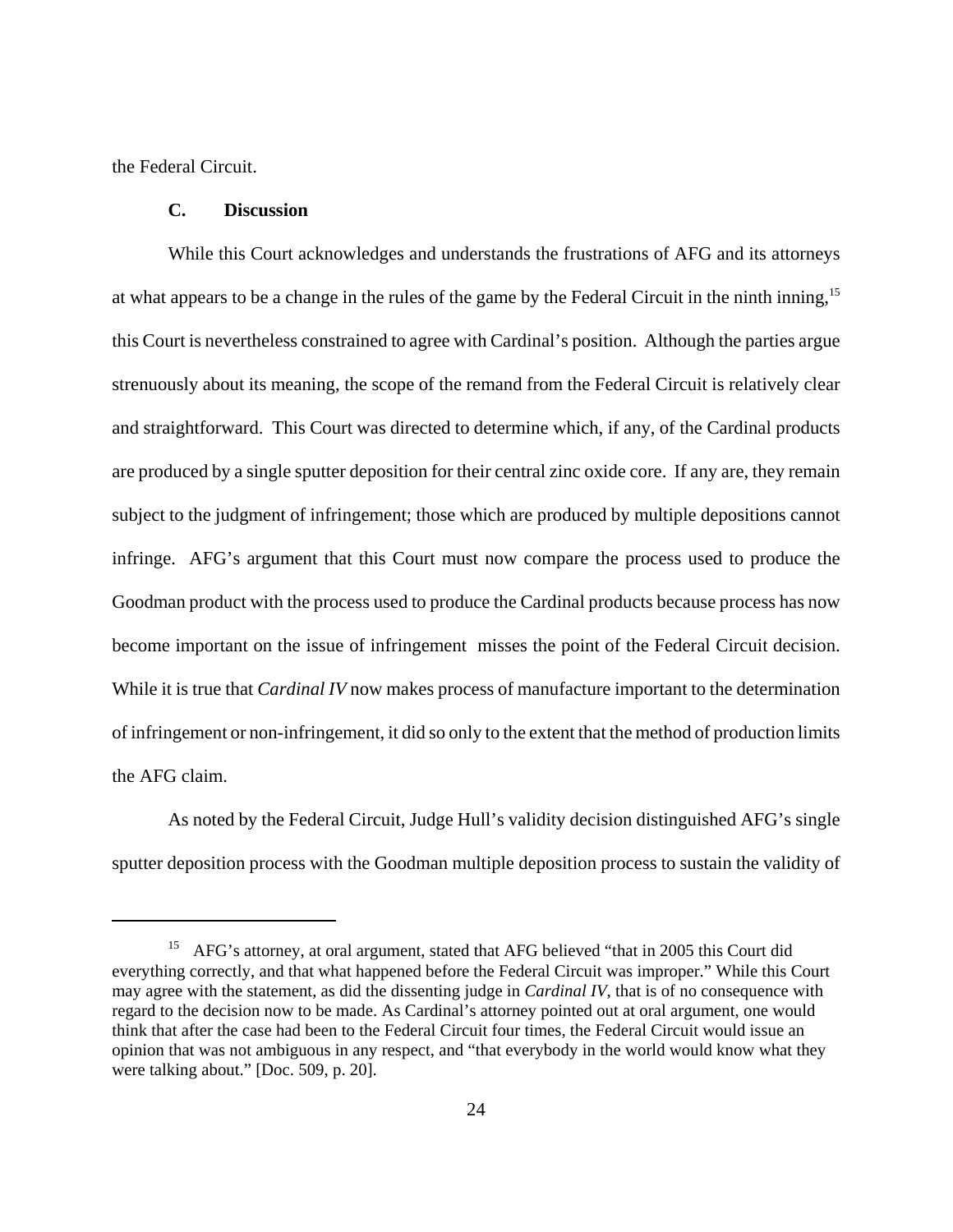the '532 patent. In other words, the '532 patent is limited to the single sputter deposition method used by AFG. It is clear from the pleadings filed by the parties on the question of validity of the '532 patent that AFG distinguished the '532 patent from the prior Goodman patent on the basis that the '532 patent anticipated a product with five layers, each deposited on top of the other, while the Goodman patent anticipates a product of six layers with each layer individually deposited one on top of the other, regardless of the fact that the third and fourth layers may be formed by the same material. Said more simply, it appears that AFG advocated, and this Court accepted, a distinction between the Oyama patent and the Goodman patent of a product on the one hand with a single deposit of zinc oxide in the center and the Goodman product on the other which had two deposits or layers of zinc oxide in its center. The Cardinal products, on the other hand, are characterized by at least three deposits of zinc oxide to form its central core. Rather than resolving the question before the Court by comparing Cardinal's process with the one used to produce the Goodman product, the Federal Circuit directed a resolution by comparing the Cardinal process with the single sputter deposition process used by AFG.

AFG does make an argument which has considerable logical appeal. AFG argues that if Cardinal's present interpretation of the Federal Circuit directive in *Cardinal IV* is correct, there was no need for a remand; rather, if "deposit" and "coat zone" are synonymous, the Federal Circuit should have simply entered judgment of noninfringement in favor of Cardinal.<sup>16</sup> It is puzzling that the Federal Circuit did not do so. It had been previously noted by the Federal Circuit that all of

<sup>16</sup> Cardinal makes a similar argument, however, with the same logical appeal, *i.e*. that if AFG is correct and "sputter deposit" means a single pass through a multi-chamber coat line, there likewise would have been no reason for a remand, and the Federal Circuit would have simply affirmed, because it is undisputed that Cardinal uses a one-pass process. All of this simply reinforces the conclusion that the very limited purpose of the remand was for this Court to determine whether Cardinal's process had changed during the litigation.